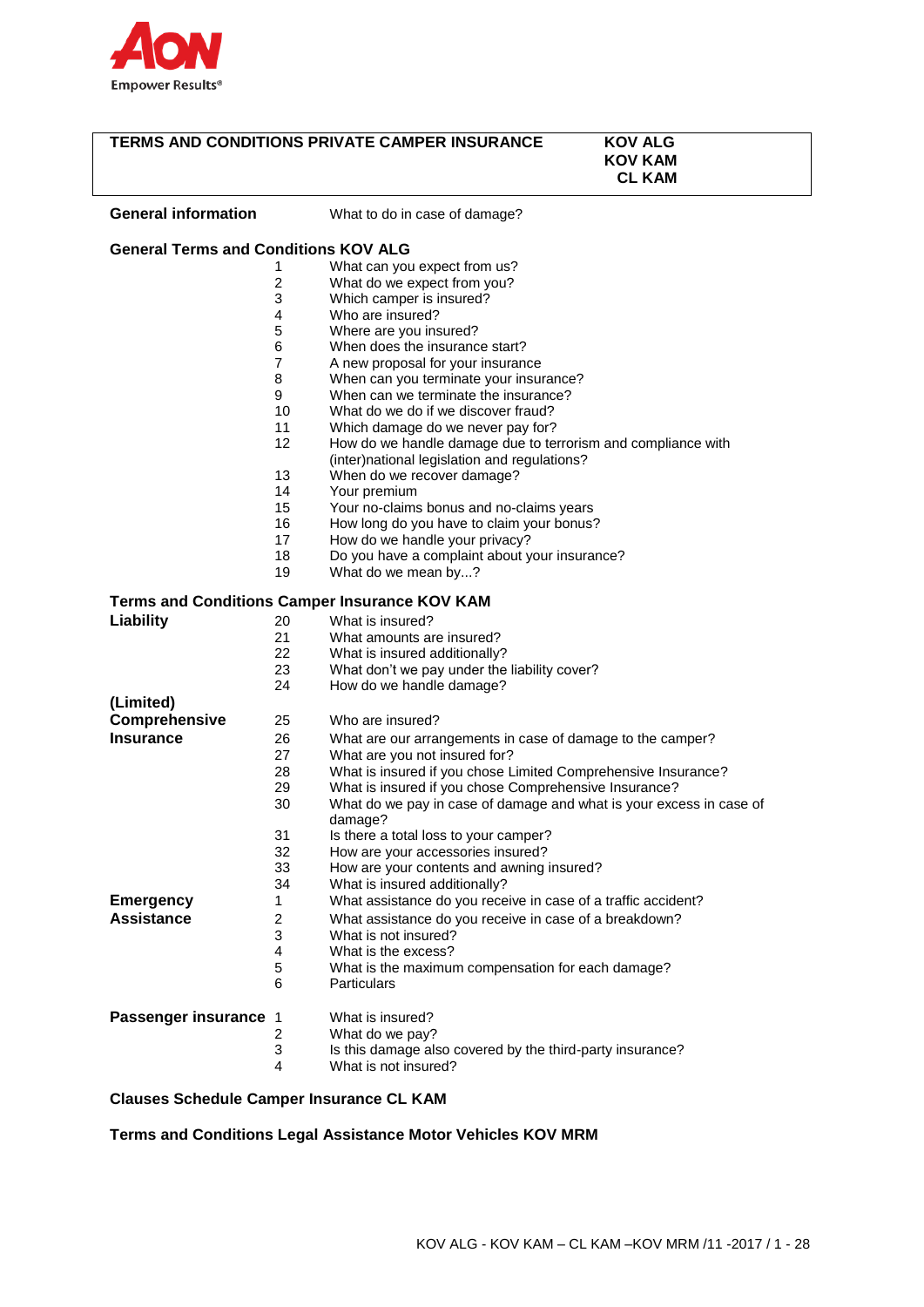

# **General information**

**The English translations have no legal force and are provided to the customer for convenience only. The conditions in the Dutch language shall be binding and prevail in all respects. The law of the Netherlands shall apply.**

# **What to do in case of damage?**

Do you have damage or did you cause damage? Please let us know as soon as possible. You can reach us 24/7.

# **For emergency assistance in case of an accident or breakdown please call;**

From The Netherlands 020 592 91 36: From abroad  $+31$  20 592 91 36; It doesn´t matter how you are insured. We will help you both in The Netherlands and abroad.

# **Do you need emergency repairs?**

Sometimes you have to have your camper repaired immediately, because it is unsafe to continue driving or because the damage will increase if you continue driving. You can have these emergency repairs done for up to € 500 including VAT. You do not have to discuss this with us first. Send us the bill of the emergency repairs. The excess also applies for emergency repairs.

# **Has your camper been stolen?**

In that case immediately report the theft on [www.stichtingvbv.nl.](http://www.stichtingvbv.nl/) In that case the theft is automatically reported to the police as well. Are you abroad? Immediately contact our Emergency Assistance.

# **Report any other damage online**

Go to your online policy folder.

# **Always immediately report to the police;**

- The theft of your camper. Did you report the damage at www.stichtingvbv.nl ? This means an immediate police report.
- Attempted theft, break-in, misappropriation, joyriding or damage by an unknown perpetrator
- Vandalism
- Hit-and-run (collision with an unknown driver).

# **What are the advantages of having damage repaired through a selected repair shop?**

If you go to a repair shop that is affiliated with Aon:

- You do not have excess;
- We pay the repair costs directly to the repair shop
- You always get the best service
- You get a 4-year guarantee on the repairs.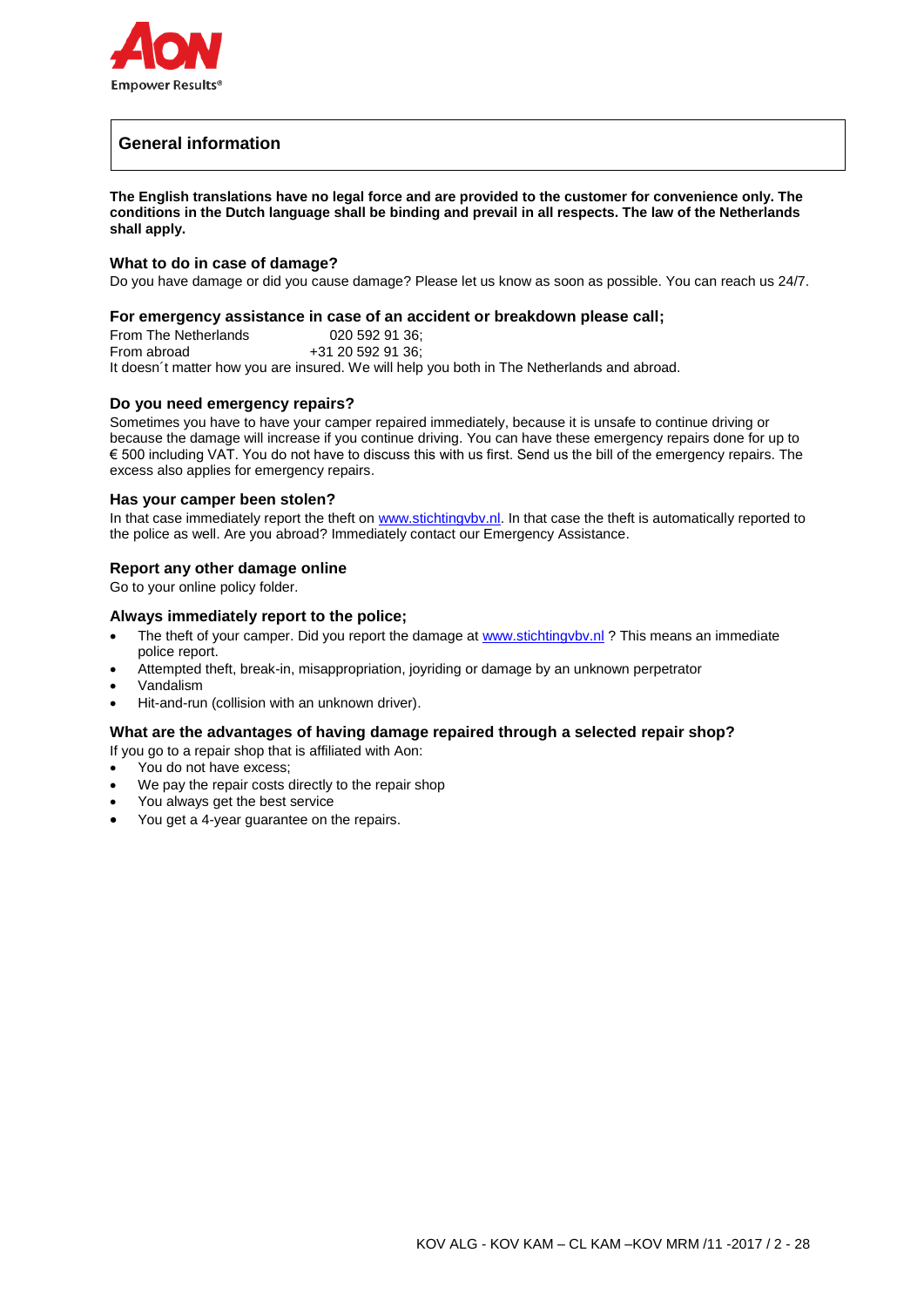

# **GENERAL TERMS AND CONDITIONS AND ALGEBRO ALGEBRO ALGEBRO ALGEBRO ALGEBRO ALGEBRO ALGEBRO ALGEBRO ALGEBRO ALGEBRO**

**These are the terms and conditions of your camper insurance. They form an integral part with your policy schedule. These describe exactly what you are insured for and which rules there are.**

**You are insured standard against liability and for assistance in case of accident. You can also choose one of more additional insurance coverage. The policy schedule states the coverage and the insured amounts you choose. This tells you how you are insured, what you can expect from us and what we expect from you.**

**We have tried our best to keep these terms and conditions as simple as possible. If you still have questions, please contact us or your Aon insurance adviser.**

#### **1 What can you expect from us?**

You can expect from us that we treat you with respect. You can also expect that we establish the damage in the proper way and that we pay for insured damage. And that we help you to have the damage repaired as soon as possible.

# **2 What do we expect from you?**

We expect from you that you:

- Are honest and reasonable;
- Comply with the law;
- Give us the right information;
- Handle your property consciously and carefully;
- Do whatever it takes to prevent or minimize damage;
- Follow our instructions;
- Do nothing to prejudice our interests;
- Help us settle the damage as soon as possible by giving us all required data and documents as soon as possible;
- Report a criminal offence to the police. Such as break-in, theft, misappropriation, joyriding, vandalism or damage by an unknown perpetrator;
- Also immediately report the theft of your camper to the [Verzekeringsbureau Voertuigcriminaliteit](http://www.stichtingvbv.nl/) (VBV). You can report the theft on www.stichtingvby.nl. Please do this as soon as possible. This increases the chances that your camper is found. If you report a theft here, you do not have to report it to the police as well, this is done automatically;
- Report which other insurance possibly covers the damage;
- Input all important changes yourself in your online policy folder. Or inform us of any important changes, at least if:
	- You move or change your e-mail address;
	- Another person becomes the regular driver of your camper;
	- You sold the camper or the camper is total loss;
	- You use the camper in another way that you originally stated, for example (partially) for business instead of private use;
	- The registration has been put on someone else's name;
	- The camper is abroad for 6 consecutive months or longer.

If you fail to comply with these rules that can have consequences for damage compensation or assistance. We can also suspend or terminate your insurance.

#### **3 Which camper is insured?**

This insurance is for the private camper or van that you insured with us and of which the registration is on the policy schedule.

This is always a camper requiring a category B driving licence. Everything that the manufacturer attached on, to or in your camper also forms part of the camper. For example a spoiler, but also add-ons such as metallic paintwork or special rims.

#### **Are you also insured if you temporarily drive a replacement camper?**

Yes, a replacement camper is also insured if your camper is at a dealer or repair shop for maintenance, repairs or inspections. We shall then insure the temporary camper on loan under the same coverage as your own camper. But only if the camper on loan is not insured elsewhere. This camper has to be comparable to your own camper. The new-for-old scheme and the purchase price scheme do not apply to this replacement camper. During this period, the General Passenger Insurance only applies to the camper on loan.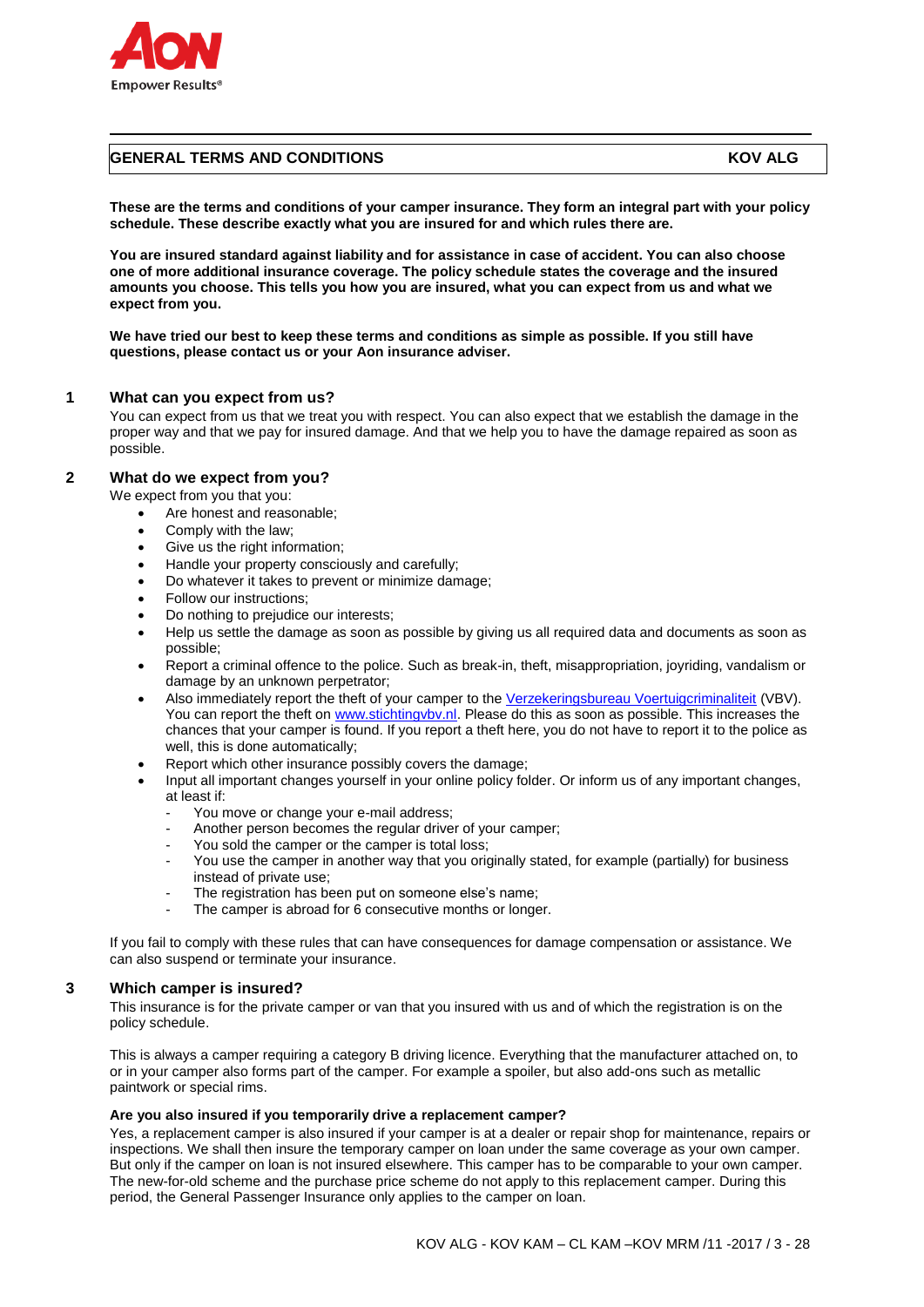

# **4 Who are insured?**

This insurance applies to the following persons:

- You, the policyholder. The person who took out the insurance;
- The owner;
- The holder, i.e. the person who holds the camper by permission of the owner. For example, the garage for maintenance;
- The regular driver;
- The person who drives the camper or rides along (passenger) by permission of the owner;
- The employer of one of the aforementioned if he is legally liable.
- In these terms and conditions we shall address these persons as 'you'.

# **5 Where are you insured?**

You are insured in the countries listed on your green card. You do not have coverage for the countries deleted on your green card.

# **6 When does the insurance start?**

Your insurance starts on the date on the policy. You are only covered for events occurring during the term of the insurance.

# **7 A new proposal for your insurance**

A month before your insurance expires, we shall send you a new proposal for your insurance. This states the premium for the next year. If you don't want to change anything, you don't have to do anything. You will remain insured. If you want to change your insurance, please contact your Aon advisor. You can also make the changes yourself in your online policy folder.

# **8 When can you terminate your insurance?**

Did you take out insurance with us through our website? You then have a 14-day cooling-off period. During that time you can terminate the insurance from the commencement date. Did you already pay premium? We will pay that back.

Do you have an insurance with us for a longer period?

You can terminate your insurance with us whenever you want. You can do this in your online policy folder. Or you can inform your insurance advisor. The date always has to be in the future. Is the date not in the future? Then we will stop the insurance from the day that you inform us that you want to stop the insurance. You will be reimbursed for premium you paid in excess from the time that the insurance was stopped

# **9 When can we terminate the insurance?**

We can terminate the insurance and inform you of that in advance in writing or by e-mail:

- If we decide not to present you with a new proposal at the end of the insurance term. We shall inform you 2 months in advance;
- If you do not pay the premium on time. In the article dealing with premiums (article 14) we shall explain what we do in that case;
- If the no-claims years that Roydata sent us differ from the no-claims years you submitted to us. And if we would not offer insurance based on those no-claims years;
- If we would not have offered you the insurance if you had given us the right information straightaway;

If you report much and minor damage to us.

The insurance shall be terminated immediately if:

- You move aboard permanently. Are you moving within the EU? Then the insurance expires no later than at the end of the policy year;
- Your camper has a foreign registration;
- The insured camper is technically total loss. In such a case the camper is damaged so badly that it can no longer be safely repaired;
- You no longer have an interest in the insurance. For example if you sell the camper or if the camper is no longer registered in your name. You have to report this to us within 8 days. Otherwise you remain responsible for the damage caused by the camper. So it is important to inform us about such situations.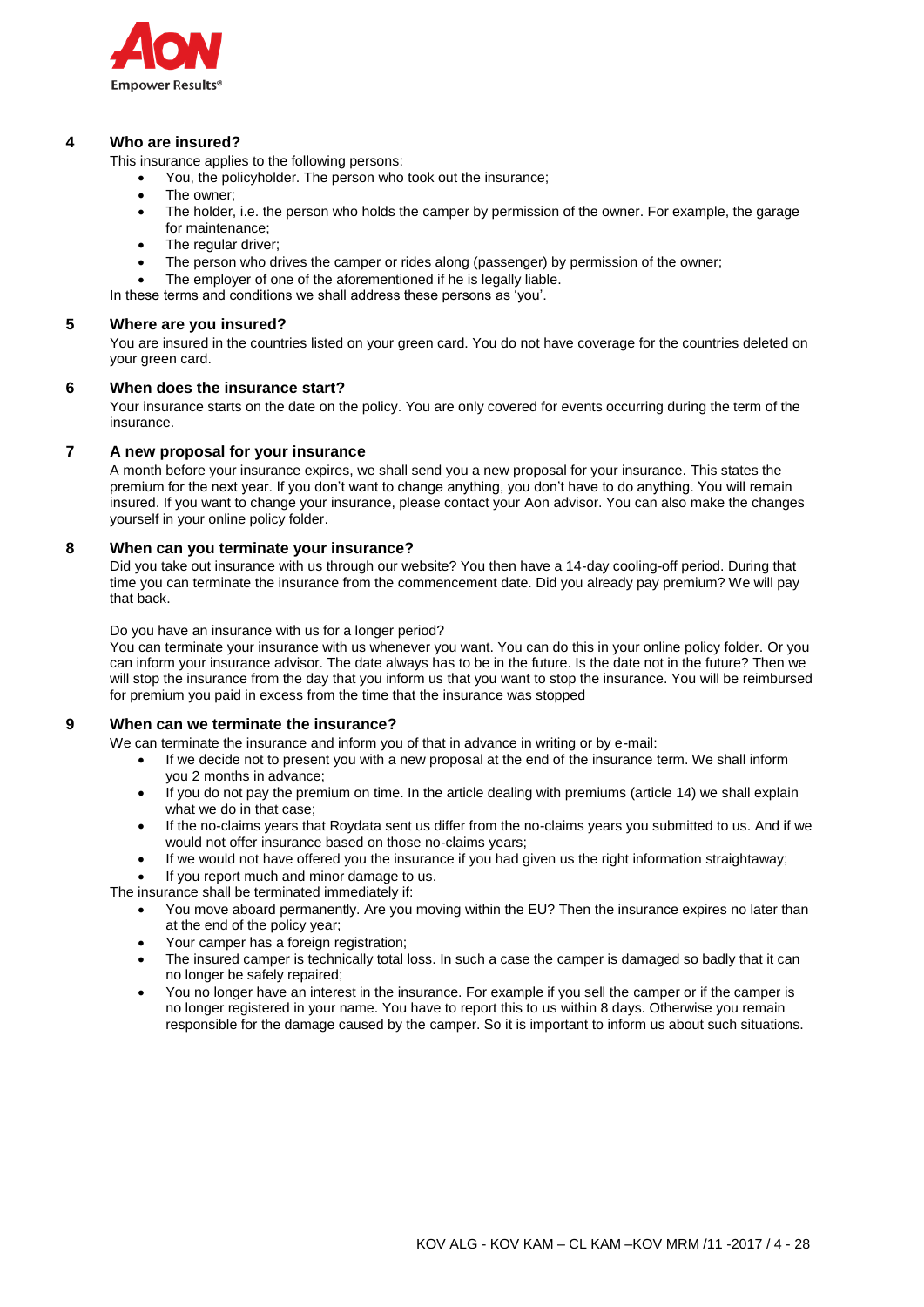

# **10 What do we do if we discover fraud?**

If we discover fraud, we take several measures:

- We immediately terminate the insurance. We shall inform you of this by letter or e-mail and your insurance is terminated on the day that we send this letter or e-mail;
- We do not or only partially pay for damage;
- We recover from you all additional costs incurred for handling the damage;
- Did we already pay for the damage? Then we also let you repay the damage;
- We can report the fraud to the police:
- We register your details with the Central Information System (CIS).

Some examples of fraud are:

- You deliberately gave false information when you took out the insurance;
- You deliberately lied about damage;
- You deceived us.

# **11 Which damage do we never pay for?**

For all coverage and other categories we never pay for:

- Damage caused by an event prior to the commencement date of the insurance;
- Damage that is already compensated under any law or by another insurance, or would be compensated if you did not have insurance with us;
- If it is found that when taking out the insurance or reporting damage you deliberately misinformed us or if important information was withheld;
- If you or an insured party refuses to cooperate in settling the damage and thus prejudice our interests;
- Damage caused by an insured party intentionally or recklessly, or if you gave someone permission to do so;
- If you are liable solely because you, or someone on your behalf, made an appointment or entered into an agreement. For example if you promised to deliver something on time but can no longer do so due to an accident.

# **Organized violence (Wilful damage)**

We never pay for damage caused by organized violence (also called wilful damage) in case of:

- A conflict between countries or groups where military weapons are used. This also includes actions by a United Nations peacekeeping mission;
- Civil war. This is organized violence between citizens of a country in which a major part of the citizens participates;
- An uprising. This is organized resistance with violence against the government of a country;
- Civil commotion. These are organized violent actions in different parts of the country;
- Riots. This is an organized violent group that is against the government;
- Mutiny. This is an organized violent act of members of, for example, the military. The action is aimed against the leader of the group.

These are the six forms of wilful damage. What this means exactly is also defined in a statement of 2 november 1981. The text of that statement is deposited at the District Court of The Hague. If there is a difference between the text in this article and the deposited text, the deposited text shall prevail.

#### **Nuclear reaction**

We never pay for damage caused by a nuclear reaction, no matter how this occurred. A nuclear reaction is, for example, nuclear fusion or radioactivity.

#### **We also never pay for damage:**

- Caused by a driver who did not have your permission to drive the camper;
- Caused by driving on a race circuit, practicing for or participating in races, rallies or speed tests during races or speed rides;
- If the camper is not registered in your name or that of your cohabiting partner and you did not inform us of this;
- If the camper is used professionally and you did not inform us of this;
- If the camper is used differently than you informed us on your application (for example if the camper is used as a taxi, for courier services, for renting or leasing or to give driving lessons);
- Caused during the professional transport of persons or items requiring a permit such as hazardous substances;
- Caused while the driver was not entitled to drive, e.g. if the driver did not have a valid driving licence or was banned from driving. If your licence is not valid because you did not yet renew it, we shall not invoke this.

We shall not invoke this if you can show that this was done outside your knowledge and consent and that you cannot be blamed for this.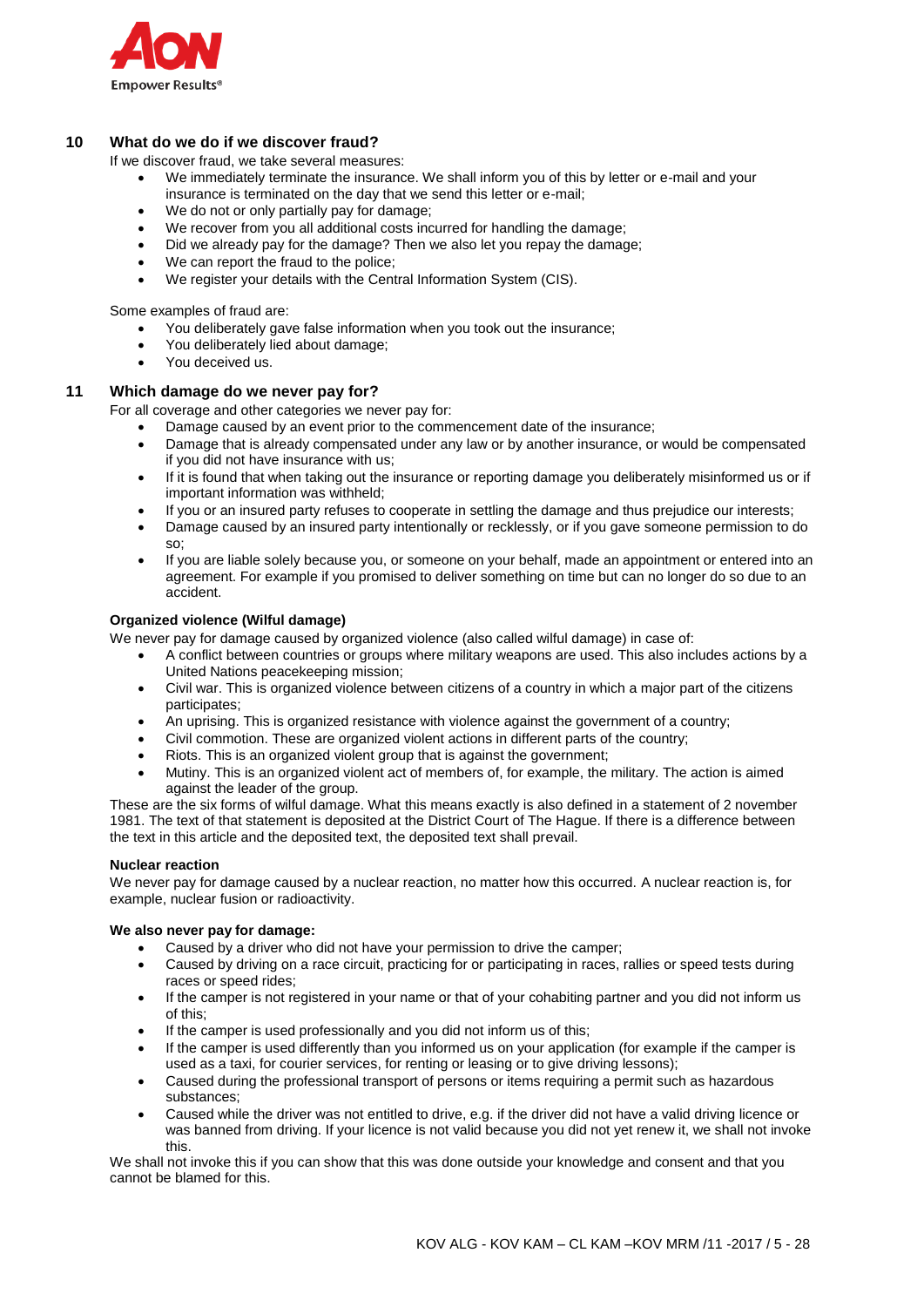

# **12 How do we handle damage due to terrorism and compliance with (inter)national legislation and regulations?**

# **12.1 What do we do in case of terrorism?**

We settle damage according to the Claims Settlement Protocol of the Dutch Terrorism Risk Reinsurance Company (NHT). This protocol stipulates that we can limit damage compensation in cases of terrorism, malicious contamination or suchlike cases. The complete text of this protocol is on [www.terrorismeverzekerd.nl.](http://www.terrorismeverzekerd.nl/)

#### **12.2 (Inter)national legislation and regulations**

We do not do business with persons, companies, governments or organizations on an international sanctions list. This could concern persons or organizations involved in terrorism. Are you, an insured party, your company or any party that has an interest in your company on an (inter)national sanctions list? Then the insurance will be terminated from the time that that person or company appears on the list.

Is business being conducted with persons, organizations or governments on a sanctions list? In that case we terminate the insurance immediately. We never pay the (financial) interests of persons, governments and organizations that we are not allowed to insure under (inter)national legislation and regulations.

# **13 When do we recover damage?**

#### **From another party**

Did other parties cause the damage and did we pay for this? And are they obliged to pay for this damage under the law? Then we shall attempt to have them pay us back for that damage.

#### **From an insured party**

Was the damage nor insured but did we pay for it? In that case we are also entitled to have the damage paid back, for example if the driver did not have a valid licence.

#### **14 Your premium**

#### **14.1 When do you have to pay your premium?**

You pay the premium in advance, no later than on the premium due date. This date is on the giro collection form or on the invoice. The premium can include costs, extrajudicial costs, legal interest and insurance tax.

In case of direct debit, we shall inform you about the amount that we debit from your account for each period. We shall do that one time if you take out or alter the insurance, and if we renew the insurance. You have to ensure that there is enough money on your account.

# **14.2 What happens if you don't pay (on time)?**

Did you fail to pay the premium within 30 days? Then you never had the insurance and we do not pay out in case of damage. We do not have to send you a reminder about this.

Did you fail to pay the second or next premium within 30 days? We shall send you a reminder that we did not receive the premium on time. Did you fail to pay the full premium within 15 days after we sent you this reminder? Then you are not insured from the day that we sent the reminder.

Damage that occurs or is aggravated during this period is not insured. You are again covered one day after we received and accepted your (overdue) payment. If you still haven't paid after receiving our reminder(s), we can terminate the insurance and have the premium collected. In that case the collection costs are to your account. You are always obliged to pay the premium.

#### **14.3 Alteration of premium and conditions**

We can alter your premium and the conditions of your insurance. If we do so, we will inform you at least one month in advance. If you don't agree with the alteration you can terminate your insurance. If we don't hear from you we assume that you agree to the alteration(s).

#### **14.4 How do we calculate the premium?**

In calculating the premium we shall in any case take into account:

- type of fuel (petrol, diesel, gas, electric, hybrid etc.);
- the weight of the camper;
- the make, the type and the year of construction;
- the number of kilometres that you drive annually;
- the number of years without claim;
- the no-claim bonus;
- the listed value and possible accessories;
- the value of the contents and the awning, if co-insured;
- your address or the address of the regular driver.

It is therefore important that you inform us of any changes as soon as possible!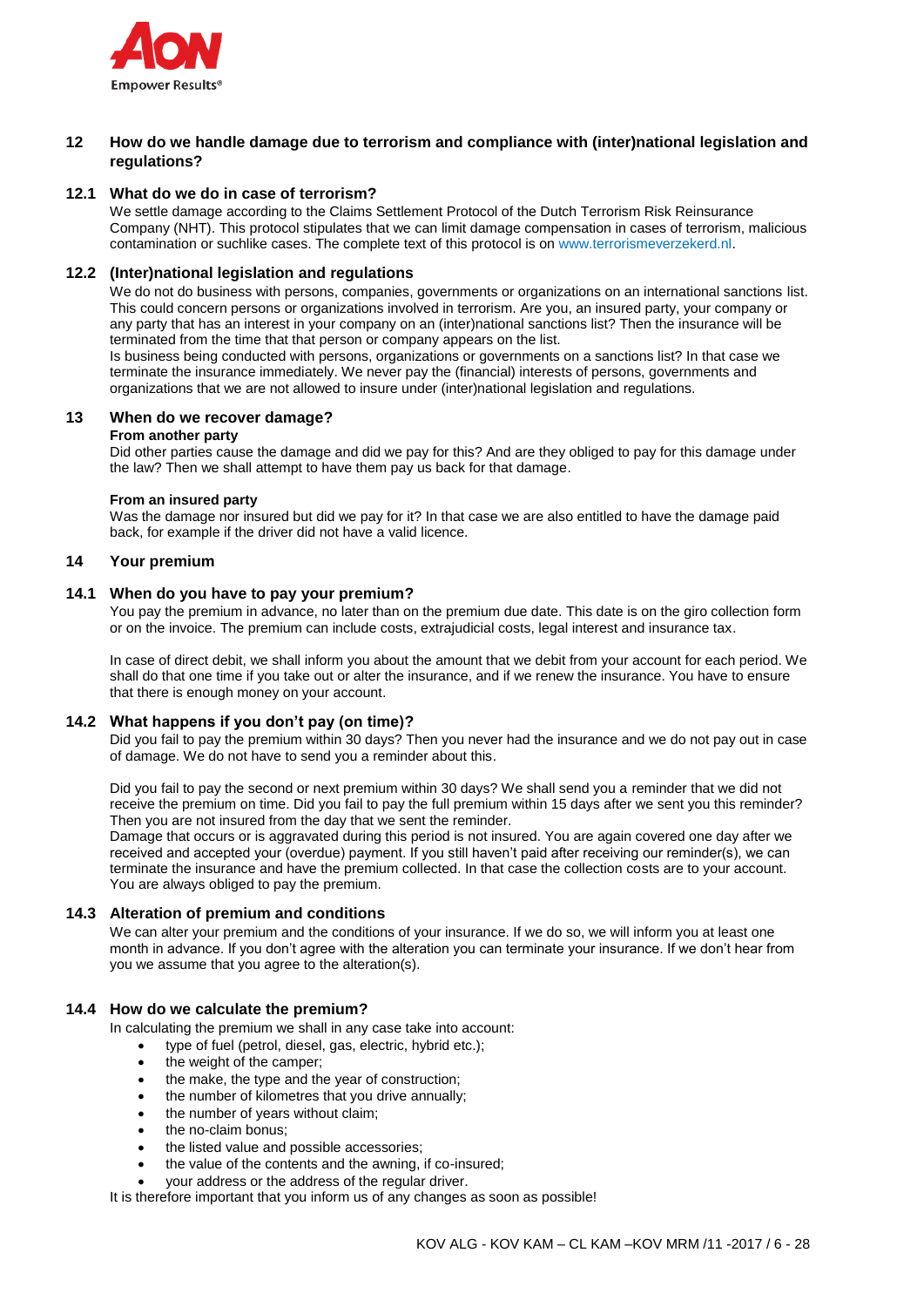

# **15 Your no-claims bonus and your no-claims years.**

Each policy year we again calculate your premium. We will inform you after each policy year what your new noclaims point will be, what your bonus is, how may no-claims years you have and how much premium you have to pay.

The No-claims table gives your new bonus percentage. The No-claims years table gives any changes in your no-claims years.

#### **How do we determine your no-claims bonus?**

Each policy year we again calculate your premium. We also use the no-claims table for this.

#### **15.1 How does the no-claims table work?**

When you receive this insurance, you policy will show at what point of the no-claims table you will start.

- Each point gives the bonus on your premium;
- If we don't pay any damage during an policy year, you will go up one point;
- If you are at point 20, you cannot go up another point;
- Did you report a damage to us that we have to pay? Then you go down several points. The no-claims table shows how many points you have then and your new bonus percentage.

Please note: if this insurance is terminated, you can start at another point on the no-claims table with a new insurer.

#### **No-claims table**

| <b>No-claims</b> | <b>Bonus</b>  |           |          |           |                   |
|------------------|---------------|-----------|----------|-----------|-------------------|
| point            | percentage    | No damage | 1 damage | 2 damages | 3 or more damages |
| 20               | 80            | 20        | 15       | 10        |                   |
| 19               | 80            | 20        | 14       |           |                   |
| 18               | 79            | 19        | 13       |           |                   |
| 17               | 78            | 18        | 12       |           |                   |
| 16               | 77            | 17        | 11       |           |                   |
| 15               | 76            | 16        | 10       |           |                   |
| 14               | 75            | 15        | 10       |           |                   |
| 13               | 72,5          | 14        | 9        |           |                   |
| 12               | 70            | 13        |          |           |                   |
| 11               | 67,5          | 12        |          |           |                   |
| 10               | 65            | 11        |          |           |                   |
| 9                | 60            | 10        |          |           |                   |
| 8                | 55            |           |          |           |                   |
|                  | 50            |           |          |           |                   |
| 6                | 45            |           |          |           |                   |
| 5                | 35            |           |          |           |                   |
| 4                | 25            |           |          |           |                   |
| 3                | 15            |           |          |           |                   |
| 2                | 5             | З         |          |           |                   |
|                  | 25% surcharge | 2         |          |           |                   |
|                  |               |           |          |           |                   |

#### **15.2 No Blame system**

This means that you don't fall back in the no-claims bonus. We do this for you if damage is not (also) caused by the driver or a passenger, for example in case of vandalism or damage by an unknown perpetrator or if there is a hit-and-run collision.

**Please note:** in that case you do fall back in the number of no-claims years. If a culpable third party caused the damage, you have to do everything to prove this, for example by immediately reporting this to the police.

#### **15.3 How does the no-claims years table work?**

We determine each policy year again how many no-claims years you have. We calculate this based on the noclaims years table. In the following we shall explain how.

The no-claims years table works as follows:

- When you receive the insurance, the policy shows how many no-claims years you have;
- If we don't have to pay out damage in an policy year, you will receive an additional no-claims year;
- If we do have to pay out damage in an policy year you lose no-claims years. The no-claims years table shows how many no-claims years you lose;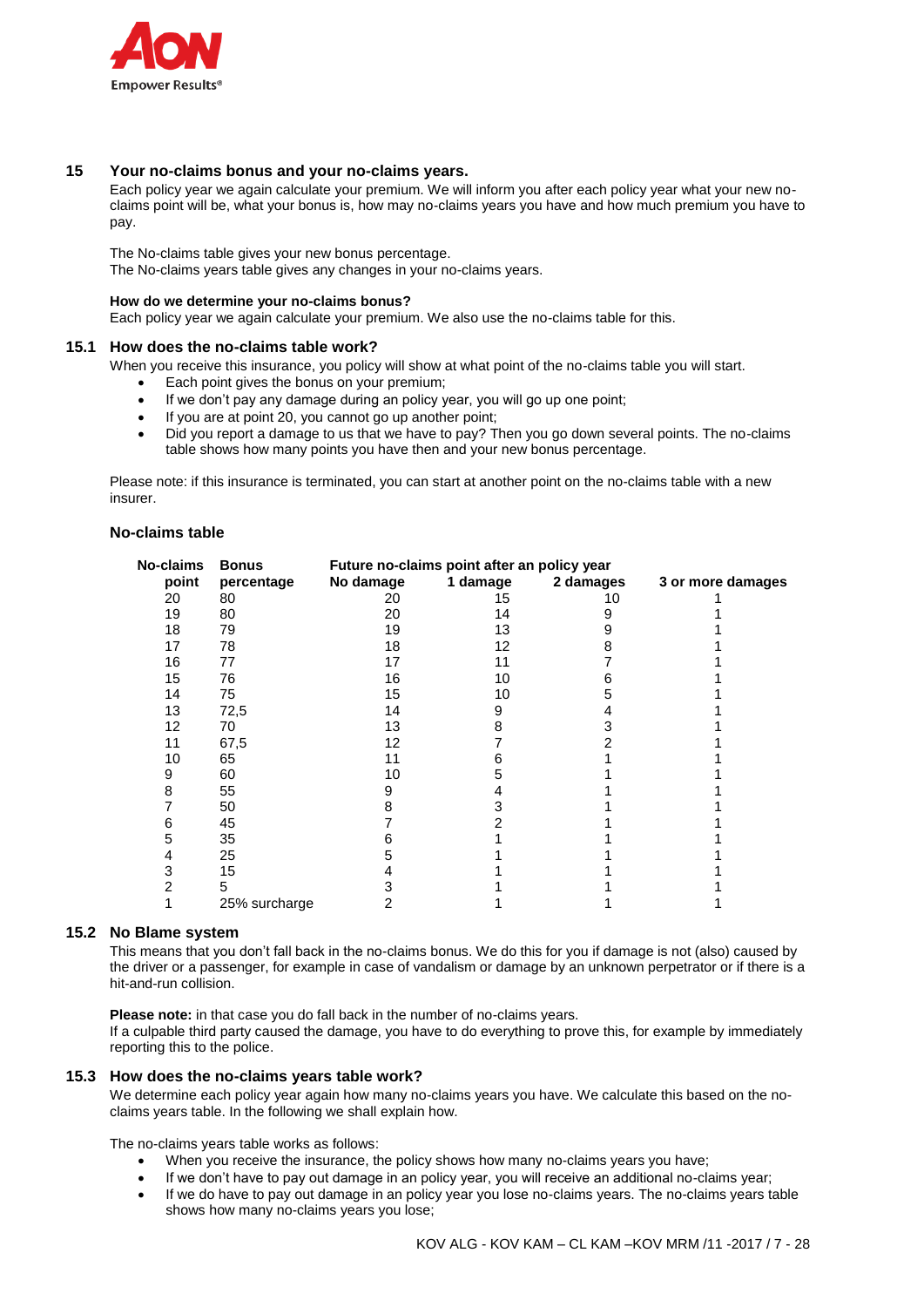

 If you have more than 15 no-claims years, we shall keep track of the no-claims years after that, but if there is damage you always fall back to 10 no-claims years.

#### **Table no-claims years Number of no-claims years in the next policy year**

| Number of no-<br>claim years | no damage | 1 damage | 2 damages      | 3 damages |
|------------------------------|-----------|----------|----------------|-----------|
| 15 or more                   | $+1$      | 10       | 5              | 0         |
| 14                           | 15        | 9        | 4              | -1        |
| 13                           | 14        | 8        | 3              | $-2$      |
| 12                           | 13        |          | $\overline{2}$ | $-3$      |
| 11                           | 12        | 6        |                | -4        |
| 10                           | 11        | 5        | Ω              | $-5$      |
| 9                            | 10        | 4        | -1             | -5        |
| 8                            | 9         | 3        | $-2$           | $-5$      |
| 7                            | 8         | 2        | $-3$           | $-5$      |
| 6                            | 7         |          | -4             | $-5$      |
| 5                            | 6         | 0        | $-5$           | $-5$      |
| 4                            | 5         | -1       | $-5$           | $-5$      |
| 3                            | 4         | $-2$     | $-5$           | $-5$      |
| $\overline{2}$               | 3         | $-3$     | $-5$           | $-5$      |
|                              | 2         | -4       | $-5$           | $-5$      |
| 0                            |           | $-5$     | $-5$           | $-5$      |
| -1                           | ი         | $-5$     | $-5$           | $-5$      |
| $-2$                         | -1        | $-5$     | $-5$           | $-5$      |
| -3                           | -2        | -5       | $-5$           | $-5$      |
| -4                           | -3        | -5       | $-5$           | $-5$      |
| $-5$                         | -4        | $-5$     | $-5$           | $-5$      |

If you cause 4 or more damages in one year, you will always have -5 no-claims years in the next policy year.

#### **15.4 What damages do not cause falling back in your no-claims bonus and no-claims years?** No every damage you claim impacts your no-claims bonus or no-claims years. A claim for damage does not have consequences for your no-claims bonus and your no-claims years if we:

- Pay out damage covered on the Limited Comprehensive insurance;
- Pay a damage and the entire amount has been reimbursed by another party;
- Pay out only because this was agreed with another insurer. Or if we cannot be reimbursed for the payment only because this was agreed with another insurer;
- We agreed in the insurance to pay you more than the actual damage and another party reimburses us for the actual damage. For example, your 6-month old camper is total loss through the fault of another party. In that case we pay you the price of a new camper (new-for-old scheme). The perpetrator's insurer pays us the (lower) current value;
- We paid damage but we cannot be reimbursed for that damage under the law, for example pursuant to article 7:962 paragraph 3 of the Dutch Civil Code. Under this article we cannot recover the damage compensation from certain persons in your family or employment circle;
- You reimbursed us for the entire amount of the damage, for example if this is more advantageous for you than losing the no-claims bonus. In that case you have to reimburse us within 12 months after we informed you that we paid the damage;
- Pay for damage to or cleaning costs of the upholstery, if this is caused by transporting an injured person;
- Pay for a collision with cyclist or a pedestrian, but only if the insured party can prove that this was not his fault. In these kinds of collisions you are responsible by law even if it was not your fault;
- Only pay an amount for the categories Emergency Assistance, Passenger Insurance.

#### **15.5 Where are your no-claims years stored?**

The national system Roydata is used by insurers to store information about car insurance and no-claims years. We use that system to find how many no-claims years you have at the beginning of your insurance. If no noclaims years are in the system for you we assume that you do not have any no-claims years yet. Is the number of no-claims years incorrect? Then call your former insurer. He can register the right number of no-claims years in Roydata.

#### **16 How long do you have to claim your damage?**

When must you submit your claim?

You have to submit your claim within three years. This term starts on the day that you knew or could have known that you can submit a claim. If you submit your claim too late, you are not entitled to payment.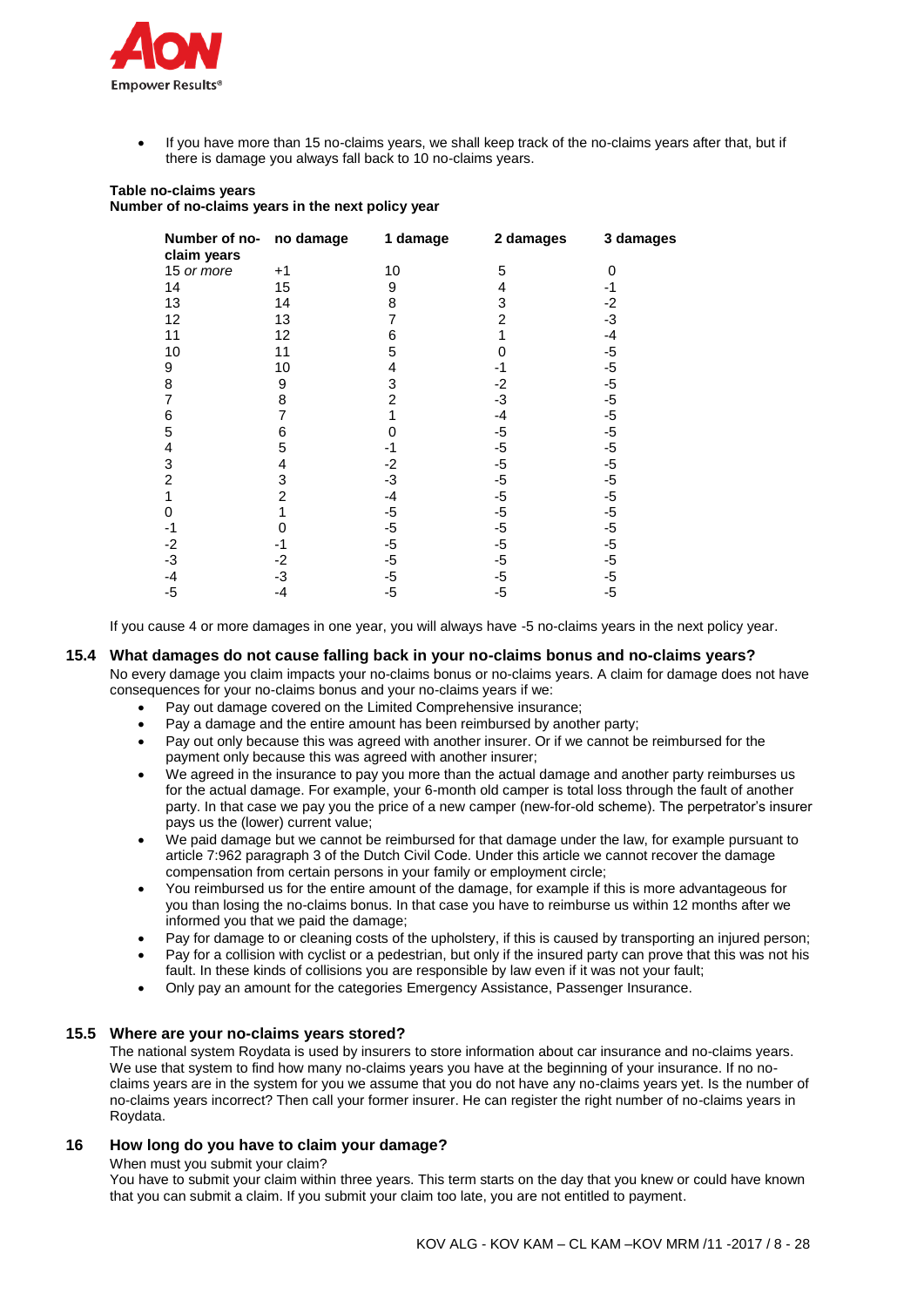

How long do you have to respond if we reject your claim?

You have to report within three years that you don't agree with our rejection. This term starts on the day after you were informed that we reject your claim. After three years your right to payment expires.

#### **17 How do we handle your privacy?**

The personal data you provide to us will be used by us to process your request for information, quotes and financial products. We also use this personal data to possibly contact you on the basis of the quotation, for the establishment of the insurance and for the services provided by us. We handle your information with great care. We also request this from other parties with whom we share your information. More information about how we handle your personal data can be found in our Privacy Statement at aon.nl/privacyverklaring.

We can access and record your data at the Central Information System(CIS) in Zeist. We do this to conduct a responsible policy in the acceptance of insurance. But also to manage risks and combat fraud. See for more information www.stichtingcis.nl. That also gives the applicable CIS privacy regulations.

#### **18 Do you have a complaint about your insurance?**

If you are not satisfied with the services provided by Aon or the insurance company, you can submit your complaints and / or suggestions to the management of Aon, Admiraliteitskade 62, 3063 ED Rotterdam, Postbus 518, 3000 AM Rotterdam. You can also report the complaint via our website: www.aon.nl.

After receiving your complaint we will contact you as soon as possible but in any case within two weeks. With complaints about the service provided by the insurance company, you can of course approach the management of the insurance company directly. If desired, you can request contact details from Aon.

Experience shows that most complaints are handled satisfactorily. If, however, we are unable to find a solution, you can turn to the Klachteninstituut Financiële Dienstverlening with your complaints. PO Box 93257, 2509 AG The Hague telephone 077 333 8 999, Website www.kifid.nl.

This complaints procedure at Kifid is only open to consumers, and therefore not to companies or individuals who exercise a profession.

Aon follows the statements of the Kifid. You can also contact the civil court.

#### **19 What do we mean by...?**

**Trailer** 

A trailer with one or more axles, but also a caravan or collapsible caravan that is linked to the camper.

#### **Accessories**

Anything that is not originally part of the camper but was later built in or onto the camper.

#### **New-for-old value**

The price of the insured camper according to model, type, version and optional items ex works, as recorded in the latest pricelist of the manufacturer/importer.

#### **Damage**

We offer coverage for two types of damage:

- Damage to persons: personal injury or physical damage, someone is hurt, falls ill or dies. This includes damage resulting from this.
- Damage to items: items belonging to others are damaged or are lost. This includes damage resulting from this.

#### **Policy year**

The period between the starting date of the insurance and 12 months after this starting date. After this period a new policy year starts.

#### **We/us**

One Underwriting B.V., part of Aon, is registered with AFM under number 12009128, has its statutory office in Amsterdam and is registered with the Dutch Chamber of Commerce under number 33109041.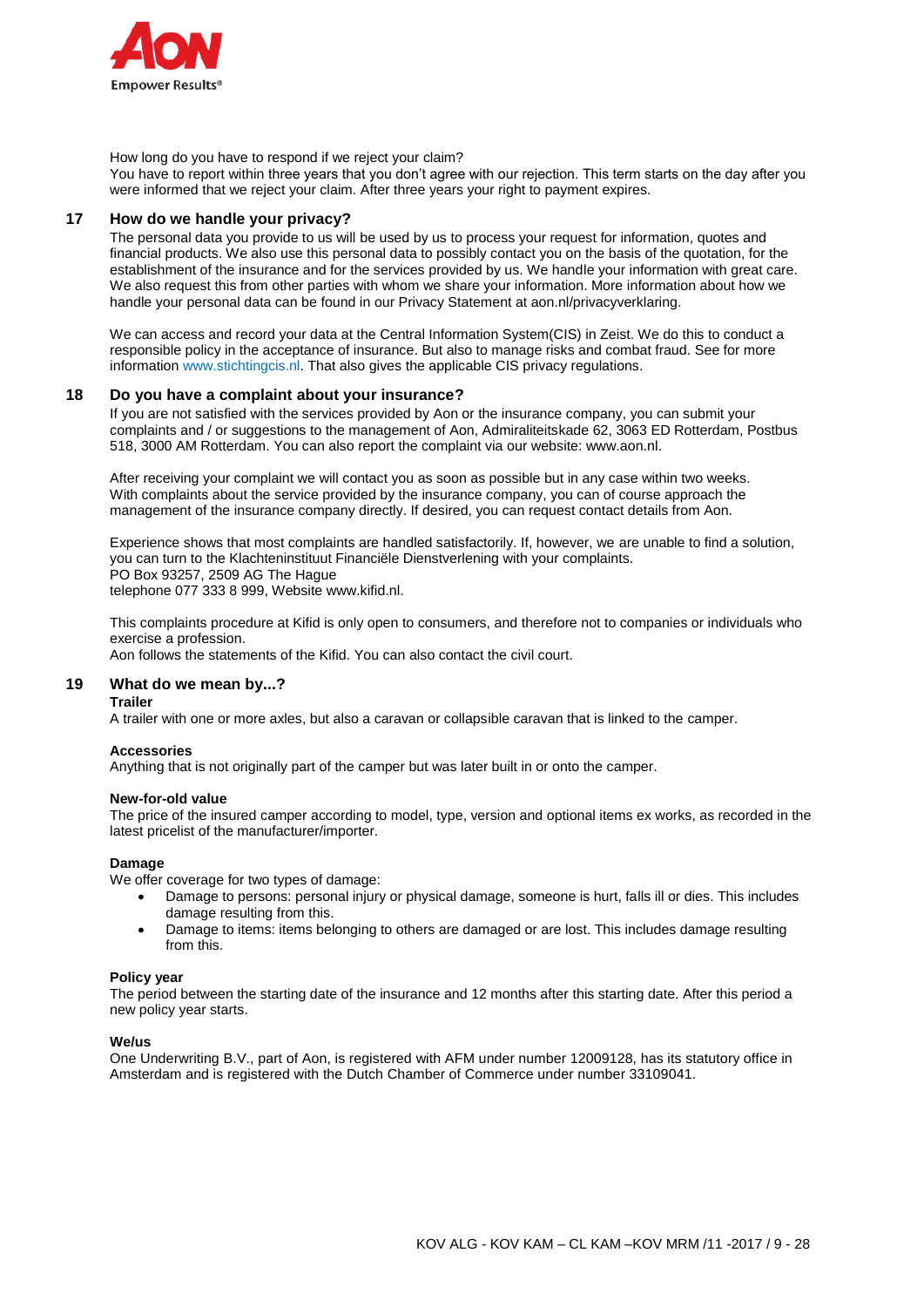

# **TERMS AND CONDITIONS CAMPER INSURANCE KOV KAM**

# **Liability**

In The Netherlands a car (camper) has to be insured against third-party liability, also if you are not driving your car. These requirements are defined in the Motor Insurance Liability Act (WAM). With this camper insurance you comply with your insurance obligation. The Motor Insurance Liability Act (WAM) also arranges that an insurance has to comply with all types of requirements. This insurance complies with the WAM requirements.

# **20 What is insured?**

- Damage you cause to other persons or items with your camper;
- Damage you cause to other persons or items with the trailer, caravan or collapsible caravan coupled to your camper. Also if this has been uncoupled and not yet been brought to a standstill safely outside of traffic;
- Damage to personal, private property of the passengers. But only if the camper itself was also damaged by the event. Is this property covered by another insurance? In that case we only pay the amount not paid by that insurance.

# **21 What amounts are insured?**

- You are insured for the amounts on your policy schedule;
- If a higher maximum amount is mandatory, you are insured for that amount (e.g. abroad).

# **22 What is insured additionally?**

- Have you caused damage with your camper to another motor vehicle that also belongs to you? And is this damage not insured elsewhere? In that case we shall pay for the damage to that motor vehicle if the damage was caused by an insured party;
- If you transport injured persons for free, we pay the resultant damage to the upholstery;
- If your camper is transported by ship and the ship encounters problems causing costs to secure the ship and/or its load (this is called general average), we shall pay your part of the costs, possibly exceeding the insured amount.

#### **Deposit**

If you are in a serious accident abroad, the police can take away your driving licence or your camper for their investigation. Or the police can hold you for some time to investigate whether punishment is to be imposed. The police, the courts or the government of that country can ask you to pay a temporary amount. We call that a deposit. We pay a deposit up to €50,000.- for:

- Your release;
- The return of your driving licence;
- The cancellation of the attachment of your camper.

When the deposit is released you have to insured that this is returned to us immediately.

#### **Legal costs**

We shall pay the costs of legal counsel if you are held liable in legal proceedings. If this concerns criminal proceedings you have to consult with us in advance. We shall also pay these costs if these exceed the amount on your policy.

# **23 What don't we pay under the liability cover?**

Apart from the exclusions in the General Terms and Conditions you are not insured or we don't pay for damage caused:

- To the driver him/herself;
- To your own camper or property;
- During loading and unloading;
- By someone who had no permission to drive the camper;
- To the trailer or caravan that was uncoupled, detached or came loose accidentally;
- To the load you transport in the camper. We do pay for the personal private property of the passengers if the camper itself was also damaged.

# **24 How do we settle damage?**

We are obliged to pay the damage if you are liable, up to the amount covered in your insurance. We can pay the damage directly to the injured parties or settle this with them. We shall take your interests into account.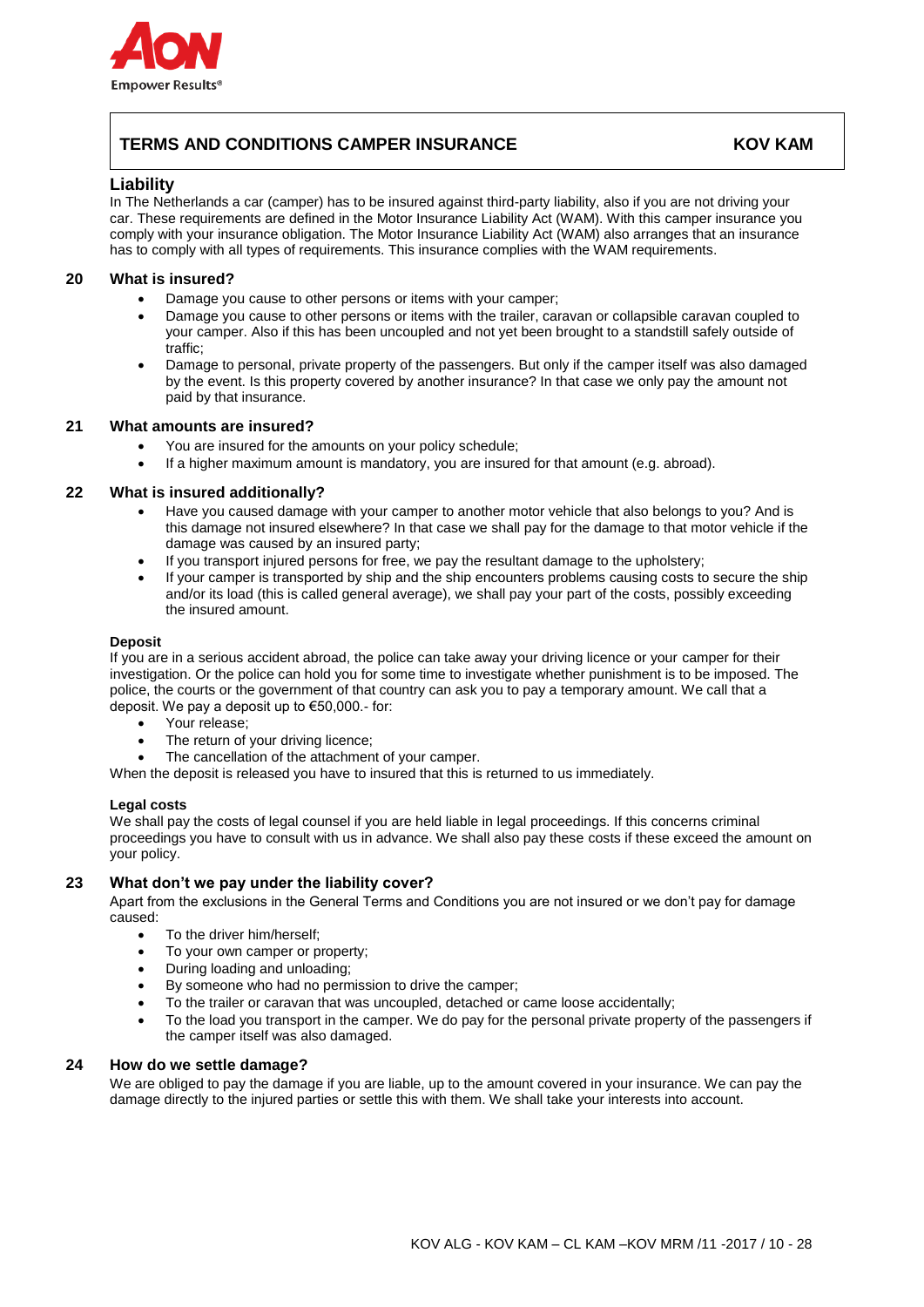

# **The Limited Comprehensive and Comprehensive Insurance**

Did you choose a Limited Comprehensice or a Comprehensive Insurance? That will be noted on your policy schedule. The following explains for what you are insured and what we do in case of damage.

# **General**

# **25 Who are insured?**

- You, the insured party who took out insurance with us;
- Your surviving dependants.

#### **26 How do we handle damage to your camper?**

#### **26.1 Are you having the damage repaired through a selected repair shop?**

In that case the damage is handled immediately and you do not have to inform us first. You can find a damage repair shop affiliated with Aon the website.

#### **What are the advantages if you have the damage repaired through a selected repair shop?**

- If you go to a selected repair:
- You do not have excess;
- We pay the repair costs directly to the repair shop
- You always get the best service
- You get a 4-year guarantee on the repairs.

# **26.2 Are you having the damage repaired elsewhere?**

In that case you have to give us the opportunity to have the damage assessed by a loss adjuster. He shall assess the damage to your camper. The loss adjuster´s fees are to our account.

#### **26.3 How do we assess the loss?**

We can engage a loss adjuster if we think that is necessary. He will assess the damage to your camper. The loss adjuster's fees are to our account.

#### **26.4 What if you don't agree with the loss assessment?**

In that case you can engage a loss adjuster. Please inform us. Loss adjusters have to abide by the Code of Conduct for Loss Adjustment Organizations. If they reach the same conclusion, this result is binding to you. If the loss adjusters cannot agree, they jointly appoint a third loss adjuster, who will make a binding loss assessment. We shall pay the fees of this third loss adjuster. We shall also pay the reasonable costs of the loss adjuster you engaged.

#### **26.5 Was there previous damage?**

In assessing the loss, we can deduct unrepaired existing damage from the loss amount

#### **26.6 When do we pay in cases of total loss or theft?**

In cases of theft or misappropriation we shall wait at least 30 days after you report the loss before we pay out. In this period your camper can still be found. We only pay if you have transferred the title to us, as well as proof of registration or the registration card and all keys.

In cases of total loss we pay out after:

- You have transferred the remains and the accessories to a party designated by us, and
- After we have received the disassembly certificate and a copy of the warranty against liability.

#### **27 What is not covered by the insurance?**

- Anything referred to in the chapter 'What damage do we never pay for?' (article 11) and damage excluded from third-party cover;
- Damage to illegal accessories, such as a radar detector;
- Damage to parts of the bodywork that are not delivered standard as a works option and are only intended to change the appearance of the camper;
- Damage to parts that alter the power or clutch (tuning);
- Gradual impact (such as wear and tear, weather influence, freezing);
- If the driver:
	- o While driving was under the influence of drugs or if his driving ability was impacted by medicines;
	- o Drank more alcohol than legally permitted to drive a motor vehicle;
	- $\circ$  Refused a breathalyzer or urine or blood test or was banned from driving for a (in) definite period.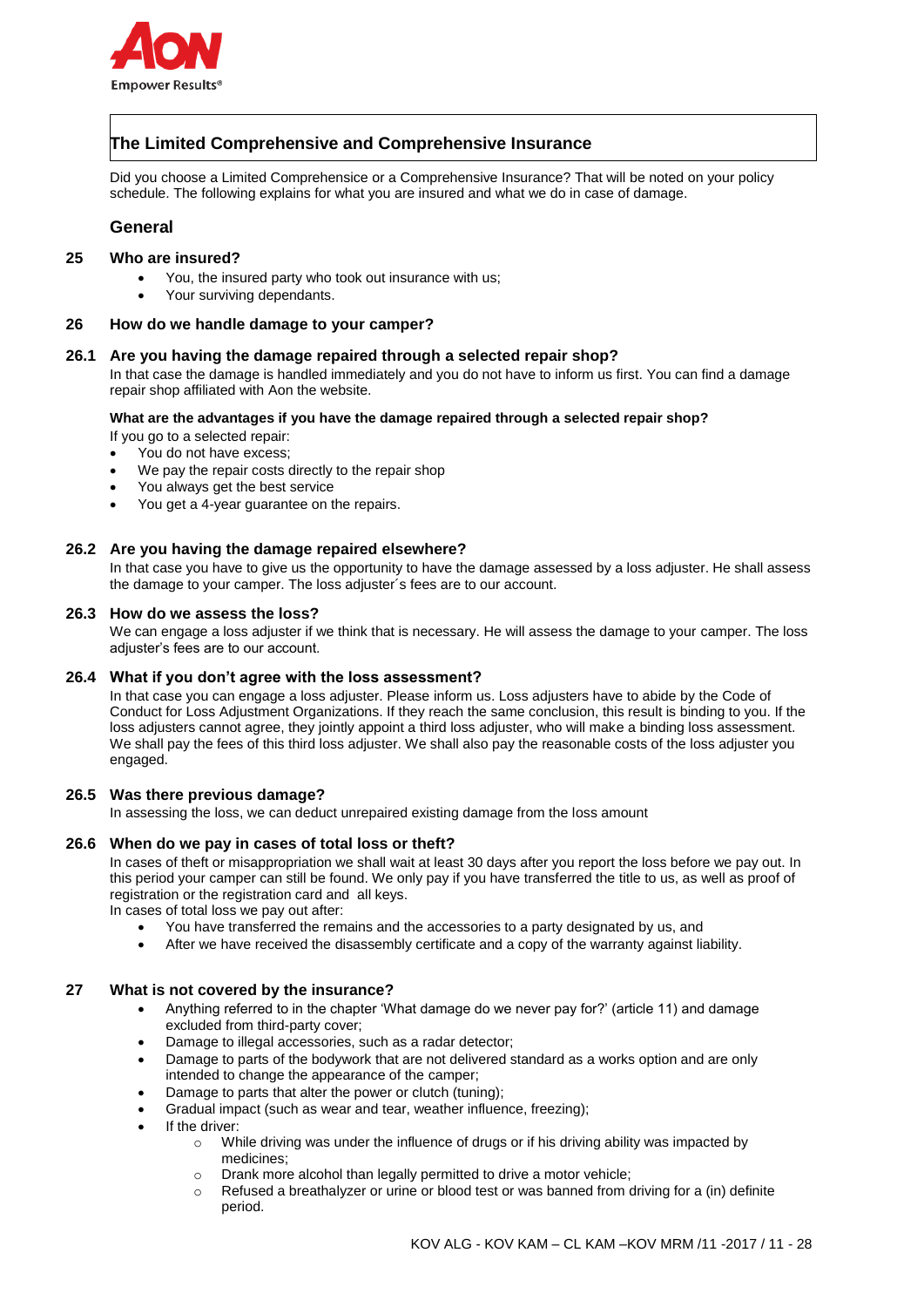

We shall not invoke this if you can show that this was done outside your knowledge and against your will and that you cannot be blamed for this.

- Loss occurring because your camper is worth less after damage (depreciation);
- Loss occurring because you were temporarily unable to use your camper;
- Loss due to (attempted) theft, break-in and joyriding if:
	- Your camper did not have the proper alarm system. Your policy schedule gives the proper alarm system.
		- *If there is damage, on our request you have to show that your camper has a functioning security system, such as by showing a VbV/SCM certificate or purchase invoice. If we require a vehicle tracking system as security you must have taken out (and maintained) a subscription for automatic forwarding to a (private) emergency alarm centre.*
	- Your camper was not properly locked;
	- You left clearly visible valuables in your camper;
		- The car keys or the authorization for the camper were in the camper;
		- The car keys were stolen and you did not replace the locks as soon as possible;

# **Limited Comprehensive Insurance**

# **28 What is insured if you chose Limited Comprehensive Insurance?**

The damage to your own camper is insured if caused by:

- Fire, explosion, short-circuit. Also if this is caused by the camper itself;
- Theft, break-in and joyriding or attempts for this;
- Fraud/misappropriation;
- Breaking of or damage to a window/windscreen or other glass parts, such as for example a glass roof. Damage means cracks, stars and pits;
- Damage to your camper by pieces of broken glass from the camper window or glass roof;
- Storm (wind force 7 or more);
- Lightning strike;
- Hail;
- Natural disasters, such as avalanche or flooding;
- Collision with birds and animals at large and possible consequential damage;
- Transport by boat, train or another means of transport by a professional transporter;
- Tackling or towing by a professional salvor;
- Riots;
- Aircrafts (for example an airplane or a hot-air balloon) or objects falling from aircrafts.

# **Comprehensive Insurance**

# **29 What is insured if you chose Comprehensive Insurance?**

- All damage also covered by the Limited Comprehensive Insurance;
- All sudden and unforeseen damage to the car except if a part of your car breaks due to an inherent defect or no longer works inherently.

# **30 What do we pay in case of damage and what is your excess if there is damage?**

# **30.1 Can the damage be repaired?**

You can chose to have the damage repaired by an Aon selected repair shop or by another repair company.

- a. a. If you choose a repair company that is a selected repair shop:
- you do not have excess. Did you agree to higher excess with us? In that case we shall deduct € 135. from this excess;
- we shall pay the repair costs directly to the repair company;
- you always get the best possible service.
- b. If you choose another repair company or do not have the damage repaired:
	- you have € 135. excess (and it is not window damage).

# **30.2 Is there windscreen damage?**

We only pay windscreen damage if the window has been actually repaired or replaced.

Can the windscreen be repaired (star)? Then you have:

- no excess if the window is repaired by an Aon selected windscreen repairer;
- $\epsilon$  135. excess if you have the window repaired elsewhere.

Is the windscreen replaced? Then you have excess of: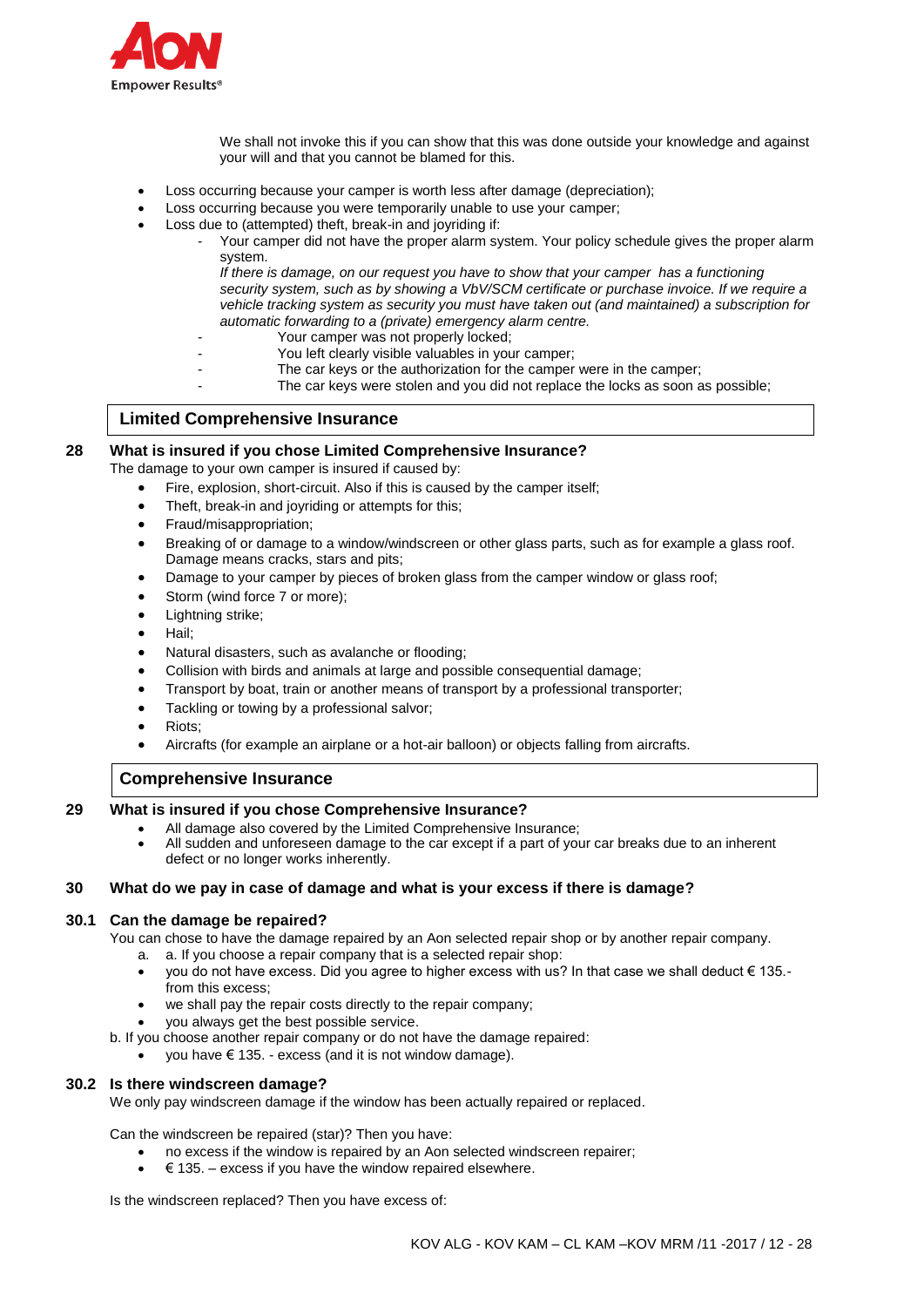

- € 65. if the windscreen is replaced by an Aon selected windscreen repairer. Did you agree to higher excess with us? In that case we shall deduct  $\epsilon$  70.- from this excess;
- € 135. excess if you have the windscreen replaced elsewhere.

If the window is replaced we never pay over  $\epsilon$  1.000,- for each event (after deducting of excess).

# **30.3 Excess young people**

Drivers aged 23 or younger always have an additional excess of € 67.50. This is therefore added to possible other excess.

#### **30.4 Other excess**

It is possible that we agreed another excess with you. This will be on your policy schedule.

# **31 Is your camper total loss?**

When is there total loss?

- **Technical total loss:** if the camper cannot be repaired technically (e.g. in case of fire or serious deformation of the frame);
- **Economic total loss:** if the repair costs are 2/3 higher than the value of the camper immediately prior to the incident;
- If the camper was stolen or misappropriated.

# **31.1 What schemes are there for total loss?**

In cases of total loss there are the:

- New-for-old value scheme, if the camper is less than 60 months old;
- Current value if other schemes do not apply.

#### **31.2 When can you use the new-for-old value scheme?**

- The camper was new on the date that a Dutch licence was issued (not imported) and
- The camper has Comprehensive Insurance and
- The insured amount is no more than  $\epsilon$  80,000.- and
- Your camper is no older than 60 months at the time of the loss and
- The repair coast are more than 2/3 of the new-for-old value

# **31.3 What do we pay in cases of total loss?**

| Time of the loss                                                               | Value of your camper                                                                                                                                                                                                                                                                                                                          |
|--------------------------------------------------------------------------------|-----------------------------------------------------------------------------------------------------------------------------------------------------------------------------------------------------------------------------------------------------------------------------------------------------------------------------------------------|
| 1 <sup>st</sup> through 36 <sup>th</sup> month after<br>construction year      | The new-for-old value to 110% of the insured amount                                                                                                                                                                                                                                                                                           |
| 36 <sup>th</sup> through 60 <sup>th</sup> month after the<br>construction year | In this case we assume the new-for-old value to 110% of the insured<br>amount. We deduct 1.5% for each month (or part of the month) that<br>your camper is older than 36 months, but no more than 10% for each<br>12 months. If the current value is more than the value according to<br>this calculation, you can choose the highest amount. |
| After the $60th$ month after the<br>construction year                          | The current value to no more than the insured amount                                                                                                                                                                                                                                                                                          |

We shall deduct the value of the remains and the excess from the payment. The dismounting company shall pay you directly for the remains. We shall also pay the delivery fee.

# **32 How are your accessories insured?**

Your accessories are co-insured if you listed these in your application. You are insured for the amount on the policy schedule. Accessories enhancing security, such as a child seat, a life hammer or a fire extinguisher, are coinsured up to  $\epsilon$  500.-..

#### **What do we mean by accessories?**

All parts installed after the camper came as a new vehicle from the dealer, such as a:

- Navigation system;
- Stereo installation;
- LPG installation;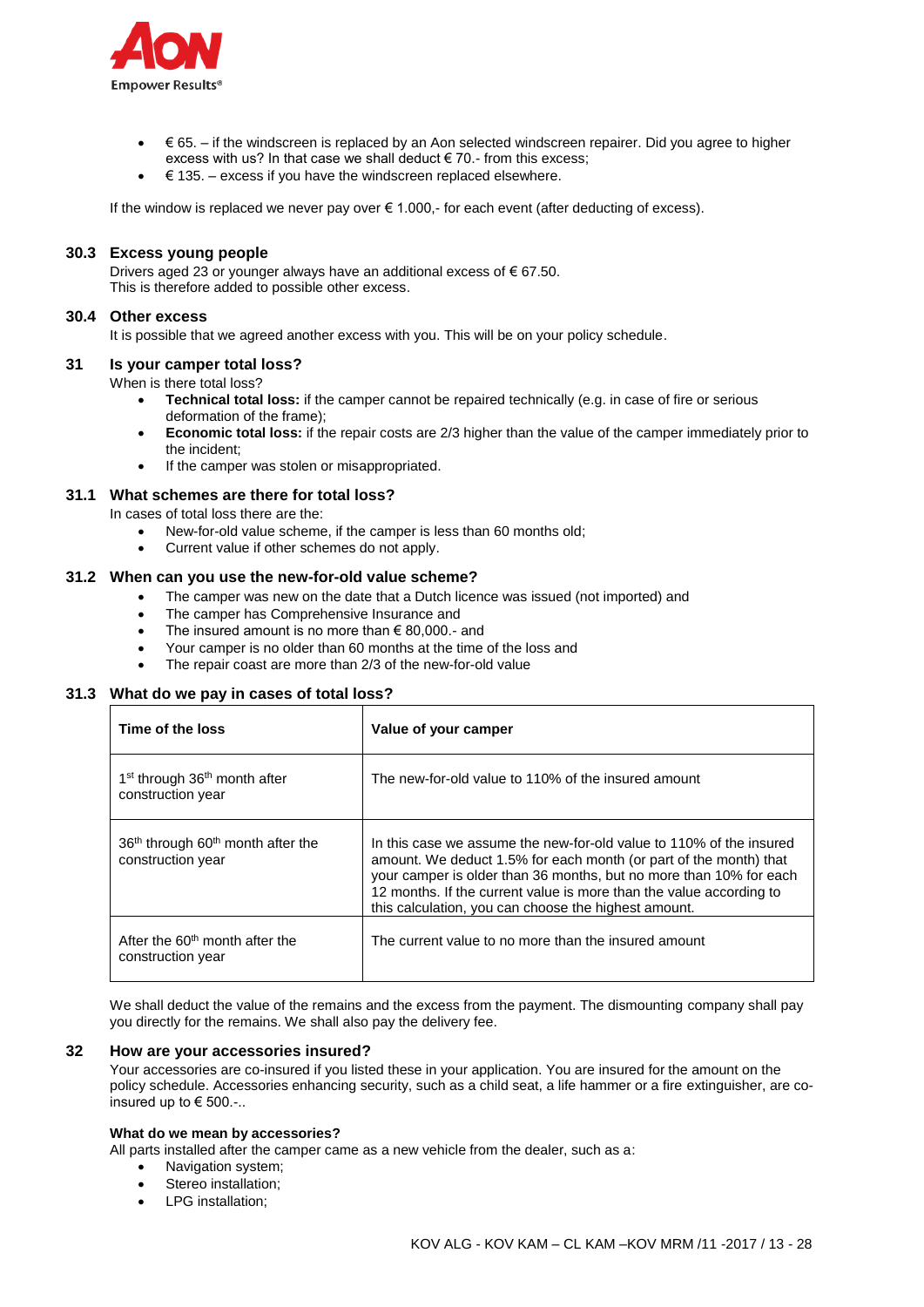

Towing hook;

And those parts that were not installed but are specifically intended for use in the camper and also securityenhancing parts.

#### **What do we pay for electronic accessories?**

- For built-in equipment that
	- $\circ$  Is part of the standard equipment, we pay the replacement amount;
	- $\circ$  Is not part of the standard equipment and is not additionally co-insured we pay no more than € 450.-
- For portable electronic equipment and stereo equipment we pay no more than  $\epsilon$  250.- for each event, for all equipment combined;
- For separate navigation systems we pay no more than  $\epsilon$  500.- for each event.

We only pay in case of theft if the loose parts were stored out of sight.

#### **33 How are your contents and awning insured?**

You can co-insure the contents and awning separately when the insurance starts. The amount you choose is on the policy schedule.

By 'contents' we mean the items you take when travelling with the camper, such as, e.g., bedding and glassware. Contents also means the items mounted to the camper such as a spare wheel, gas containers, antenna, bicycle rack, satellite dishes, solar panels and suchlike.

The 'awning' means the sunscreen attached to the outside of the camper. Sunscreens/ awnings are made from textiles and can be let up or down by hand or with an electrical system.

Damage to the contents or awning is insured if this is caused by an event that is also covered by the camper insurance. You have to show, in cases of theft of or from the camper, that there was a break-in or that the items were secured so well that they were difficult to steal.

#### **33.1 What do we pay if there is damage to the contents or the awning?**

We never pay more for your contents and awning than the amount you stated and that is mentioned on the policy schedule.

- Can the damage be repaired? In that case we pay the repair costs.
- Can the damage no longer be repaired? Then we pay for the contents based on new-for-old value.
- If the contents are worth less than 40% of the new –for-old value, we shall pay the loss based on the current value.
- If the awning can no longer be repaired, we pay for the costs of a new awning if the awning was no older than 36 months. If the awning is older than 36 months we shall pay the current value.

#### **For each event we shall pay no more than**

- $\bullet \quad \in$  250.- for damage to all bicycles;
- € 150.- for (manual) tools and spare parts;
- $\bullet \quad \in 1.000$ .- for solar panels.

#### **33.2 What is the excess?**

You have an excess of € 25.- for each event.

#### **33.3 Which items of the contents are not reimbursed?**

The following items are not covered by the contents insurance:

- Travel documents, money and cheques;
- Collections, such as stamp and coin collections;
- Furs, jewellery and watches;
- Camera, video and computer equipment;
- Trade objects and samples;
- Animals and plants;
- Glasses and contact lenses;
- Vessels, flying equipment and motor vehicles with accessories, except for bicycles.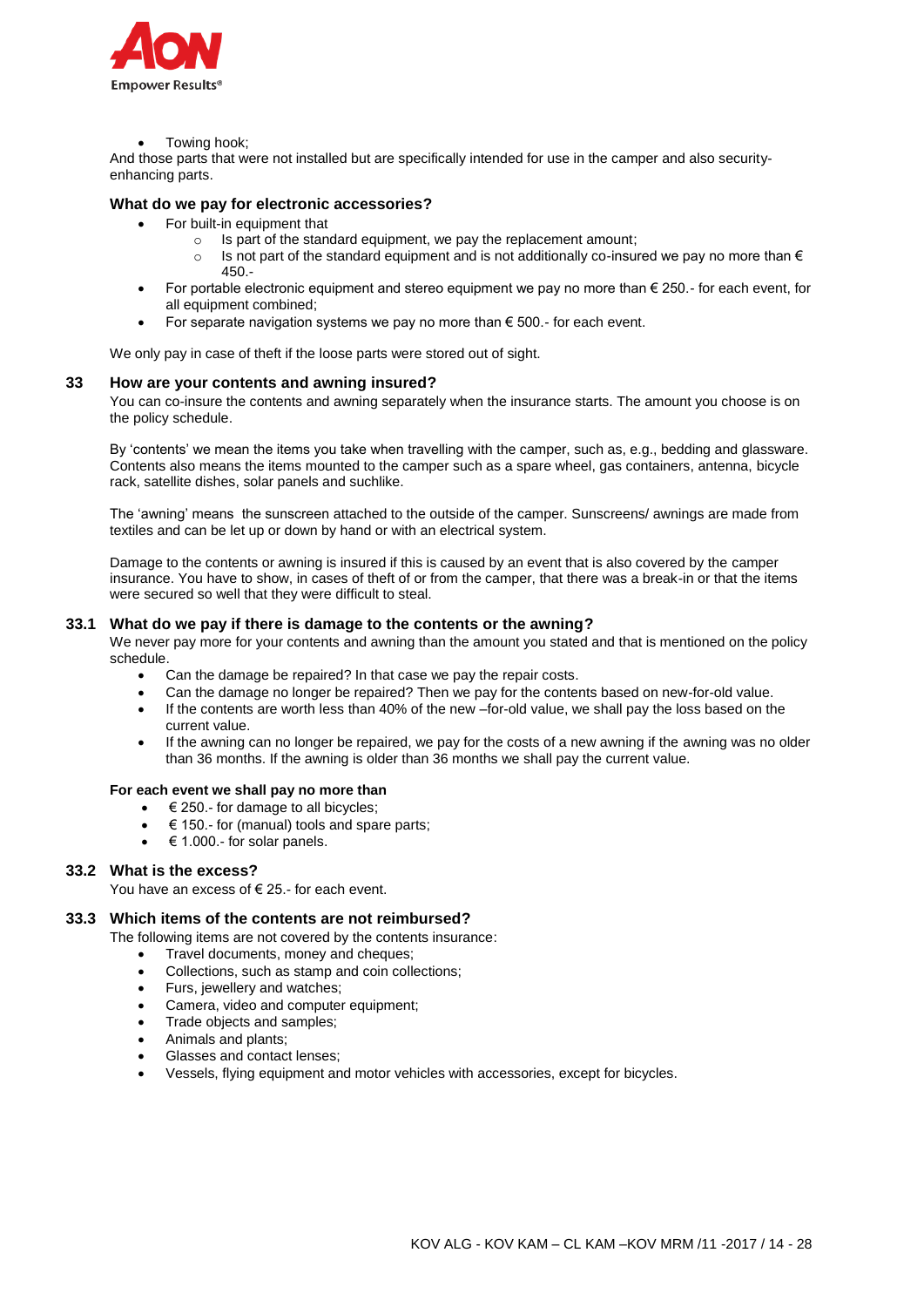

# **34 What is insured additionally?**

# **34.1 Rental costs of a replacement camper**

We shall pay for the costs of a replacement camper if;

- The insured camper is less than 60 months old; and
- You took comprehensive insurance for the camper with us and you cannot use the camper due to an insured event, and;
- You were going on a trip within 30 days.

In that case we shall pay the costs of a replacement vehicle to no more than € 125.- a day and no more than  $\epsilon$  1,250.- for each event.

#### **34.2 Stolen keys**

Have your camper keys been stolen? In that case we shall pay for new keys, changing the locks and recoding the immobiliser. You will have had to report the theft to the police immediately. The payment is limited to 3% of the (limited) comprehensive amount.

# **34.3 Costs to prevent or limit damage**

We shall pay for the reasonable costs incurred to prevent or limit damage for a covered loss.

# **34.4 Emergency repairs, storage, transport**

We shall also pay for the reasonable costs of storage, security or transport to an Aon selected repair company.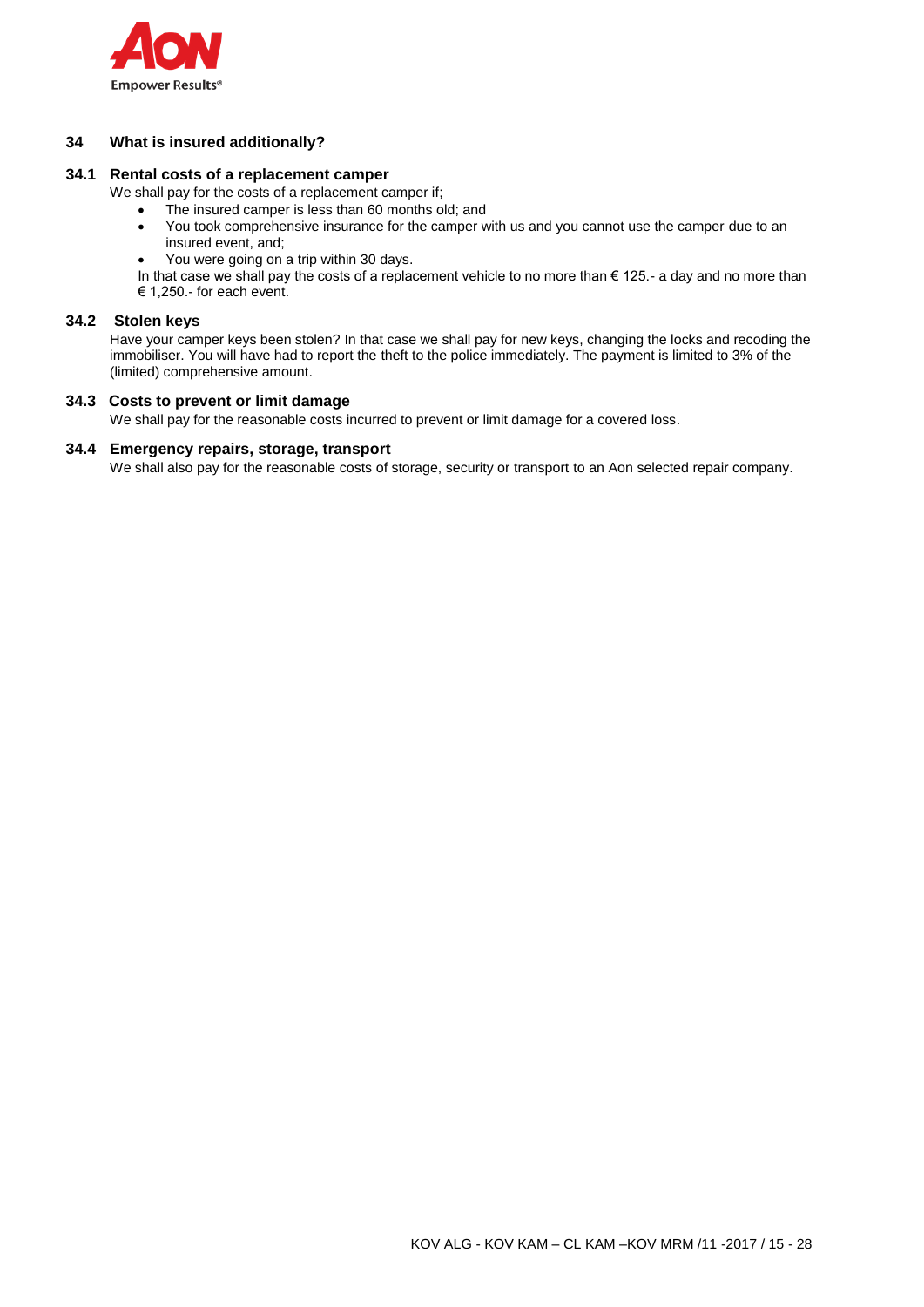

# **Assistance by the Aon Emergency Service**

# **Please note: always arrange for assistance with the Aon Emergency Service.**

#### **1 What assistance is available if you cannot drive on after an accident?**

Are you prevented from driving on due to a traffic accident in The Netherlands? Or is your camper severely damaged by fire or another cause and are you unable to continue driving? We will help you, no matter what insurance you have, so also if it's only third-party insurance.

Is the total weight (carrying capacity and unladen weight) of the camper more than 5,000 kg? The transport costs in that case shall be no more than  $\epsilon$  2.500.-.

#### **In The Netherlands**

We always ensure the transport of the driver and the passengers to an address in The Netherlands. You can choose the address. Your camper will also be transported to an address in The Netherlands chosen by you.

#### **Abroad**

We will ensure the transport, storage and garaging of your vehicle (also possible trailer):

- To the nearest repair shop for repairs or damage assessment;
- To The Netherlands if the damage cannot be repaired within four workdays in such a way that it is safe for you to drive on. If the transport of the camper costs more than the value of the camper, we do not pay the transport costs. In that case you can leave your camper abroad and we shall cover those costs. We also pay the costs of the journey back to The Netherlands for the driver and the passengers by train (2<sup>nd</sup>) class ticket) and the costs of a taxi to and from the nearest station.

#### **2 Additional assistance for full comprehensive insurance abroad**

You will receive this assistance if you have taken out full Comprehensive Insurance Abroad with us.

#### **2.1 Do you have a breakdown (mechanical failure) abroad?**

We will ensure for you, your passengers and the vehicle, the transport, storage and garaging of your vehicle (also possible trailer):

- To the nearest repair shop for repairs or damage assessment;
- To The Netherlands if the damage cannot be repaired within four workdays in such a way that it is safe for you to drive on.

We also ensure:

- Assistance in leaving/destroying the remains if the costs of transport to The Netherlands are higher than the costs of the wreck. We also arrange the return of the luggage when you return home.
- We pay the costs:
	- Of the journey back to The Netherlands for the driver and the passengers by train ( $2<sup>nd</sup>$  class ticket) and the costs of a taxi to and from the nearest station;
	- Of emergency roadside assistance to €125.- for each event.

We assist in ordering and sending spare parts required to make your camper roadworthy again.

# **2.2 Is the driver or a passenger unable to drive back to The Netherlands due to a traffic accident?**

And no other passenger can drive the camper? We will ensure the transport, storage and garaging of your vehicle (also possible trailer). We also pay the costs of the journey back to The Netherlands for the driver and the passengers by train  $(2<sup>nd</sup>$  class ticket) and the costs of a taxi to and from the nearest station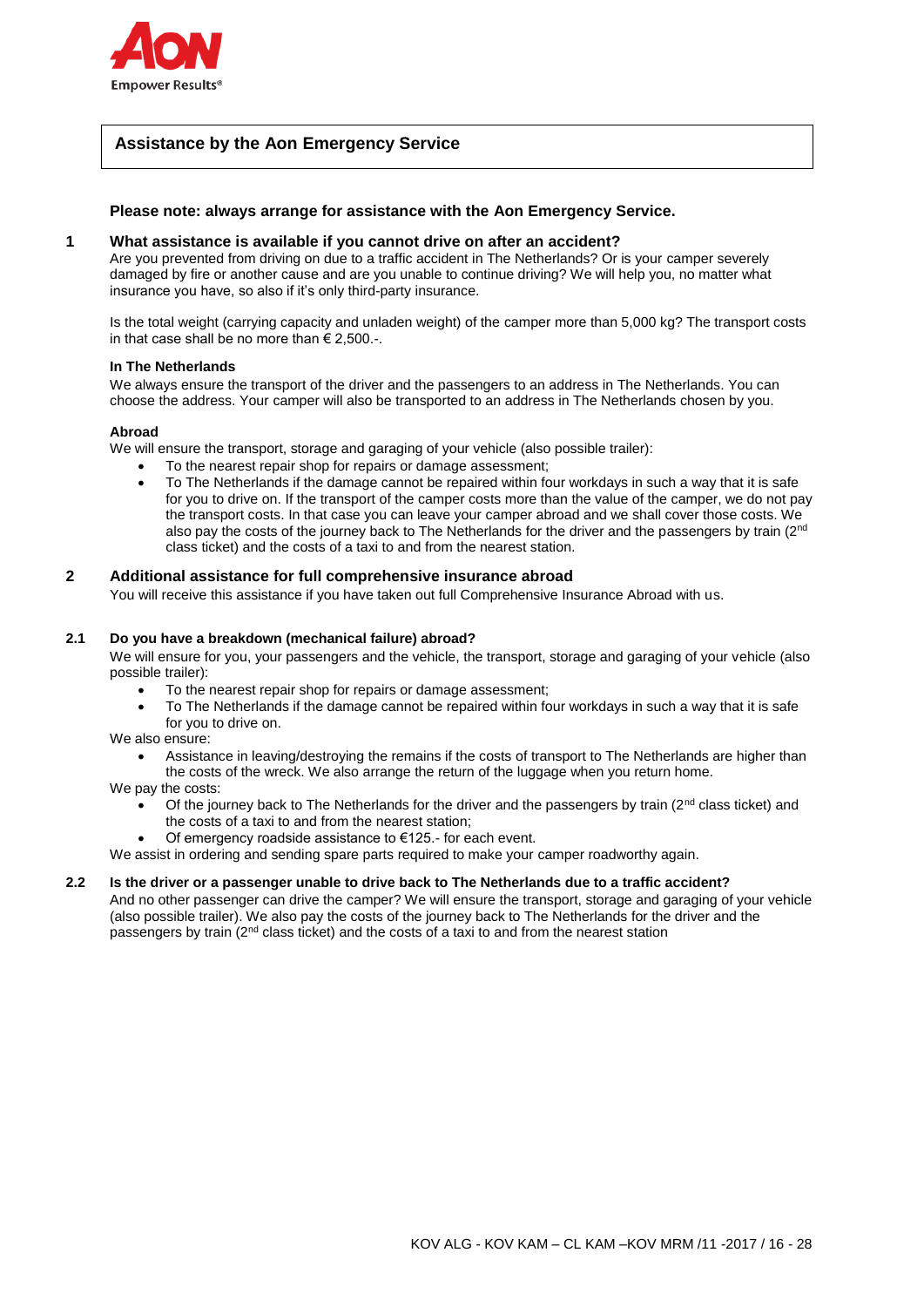

# **Passenger insurance**

This coverage applies if you have chosen this and it is on your policy schedule.

# **1 What is insured?**

The damage to the persons and items in your car due to a traffic accident. Also when getting in or out of the car and on the road immediately outside the car, such as in case of breakdown or at a petrol station.

# **2 What do we pay?**

We pay no more than the amount you have chosen listed on your policy schedule. This is also the amount for each event for all insured parties jointly. Are more insured parties entitled to payment? And does the total amount of all claims exceed the insured amount? In that case we pay each insured party an amount in proportion to the maximum insured amount.

#### **No seatbelt?**

Did the driver or the passengers fail to wear a seatbelt? In that case the party causing the damage who did not wear a seatbelt will be paid 75% of the damage amount.

# **3 Is this damage also covered by the third- party insurance?**

In that case we shall handle the damage under the third-party insurance.

# **4 What is not insured?**

- If an exclusion to the car insurance applied;
- Damage to the car itself and the connected trailer;
- Damage insured by another insurance;
- If the driver:
	- $\circ$  While driving was under the influence of drugs or if his driving ability was impacted by medicines;
	- o Drank more alcohol than legally permitted to drive a motor vehicle;
	- $\circ$  Refused a breathalyzer or urine or blood test or was banned from driving for a (in) definite period.
		- We shall not invoke this if you can show that this was done outside your knowledge and against your will and that you cannot be blamed for this.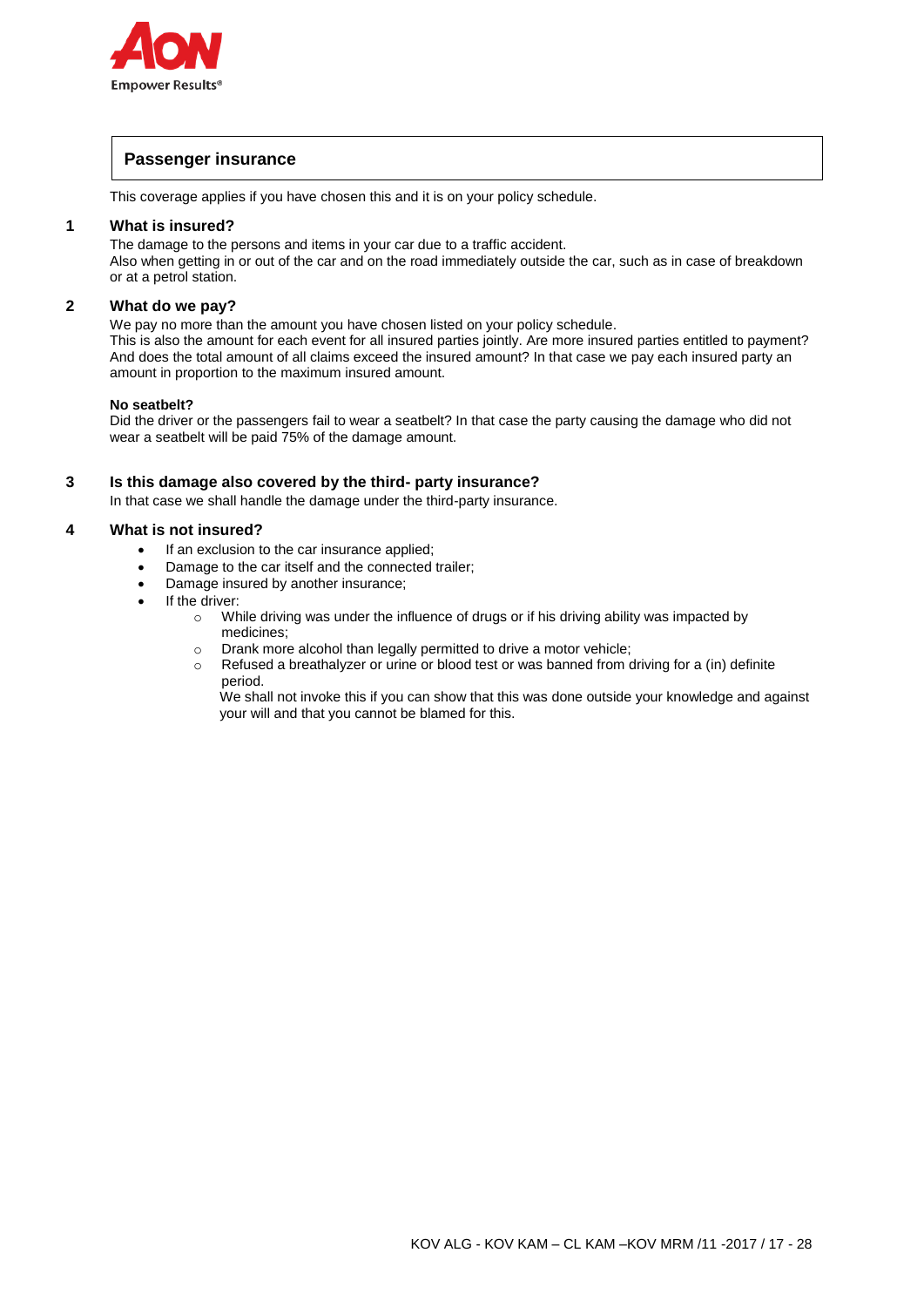

# **CLAUSE SHEET CAMPER INSURANCE CL KAM**

Your terms and conditions state the insurance rules. These rules are altered or supplemented by clauses. The rules in these clauses always take priority over the rules in the terms and conditions.

Your policy schedule informs you whether a clause applies to you. In the following the text of the clauses.

# **MP001 Theft protection**

The policy schedule states what protective measures against theft we require from you. We only pay out in cases of theft, joyriding or break-in if you have taken those measures. These measures are:

- 1. Your motor vehicle has a SCM/VbV certified system; and
- 2. The system was installed by a SCM/VbV certified company; and
- 3. The system is maintained and checked by a SCM/VbV certified company.

Or if this is a certified system installed by the manufacturer or importer. The system is then checked and maintained according to their requirements.

If we require a vehicle tracking and tracing system (Track & Tracing) as a security measure, you will have to take out a subscription with a private security firm.

You will have to show us the certificates and maintenance bills on our request.

# **P009 Alcohol**

We do not insure the driver (on the policy schedule) for damage caused while he was driving under the influence of alcohol, drugs, medicine, or if the driver refuses a urine test or breathalyzer or was banned from driving from an (in) definite period.

# **MP010 Night clause**

You or the driver have to safely garage the car at night, between 10 PM and 8 AM. In any case if the insured vehicle is within a radius of 1 km from the residential address. The vehicle then has to be in a garage or space that is properly locked and not publicly accessible. We only pay for damage to the vehicle by break-in or theft if there is damage caused by forcible entry.

#### **MP015 Excess theft/break-in**

This excess is for damage caused by theft, misappropriation, break-in or joyriding to the car or parts of the car, also if the perpetrators did not succeed in taking the car.

#### **MP020 Exclusion theft coverage**

We do not pay for damage caused by theft, misappropriation, break-in or joyriding to the car or parts of the car, also if the perpetrators did not succeed in taking the car .

# **MP021 Age of the driver**

We do not pay if the driver is younger than 24.

If we do have to pay damage, e.g. under the law, we shall recover all damage from you.

We shall not invoke this if you can show that this was done outside your knowledge and against your will and that you cannot be blamed for this.

#### **MP027 Financing/lease**

If your car is financed or leased, we shall pay the financer or the lease company in case of total loss. We shall pay you if you have a letter from the financer or lease company stating that the payment can be made to you. We shall pay you or the repair shop if the car has damage that can be repaired.

If you do not pay the premium, or if the insurance is terminated or you make changes, we shall inform the financer or the lease company.

#### **MP047 Coverage one driver**

We only pay for damage if the car is driven by the driver on the policy schedule.

#### **MP070 Guideline clause**

To determine the value of your motor vehicle we shall use the valuation report drawn up by an expert. This valuation report shall be the guideline to determining the value in case of damage. This valuation is not a fixed value appraisal pursuant to article 7:690 DCC. The valuation report is valid for 3 years. After these 3 years a new valuation report has to be made. If there is no valid valuation report, we shall pay the damage based on the current value.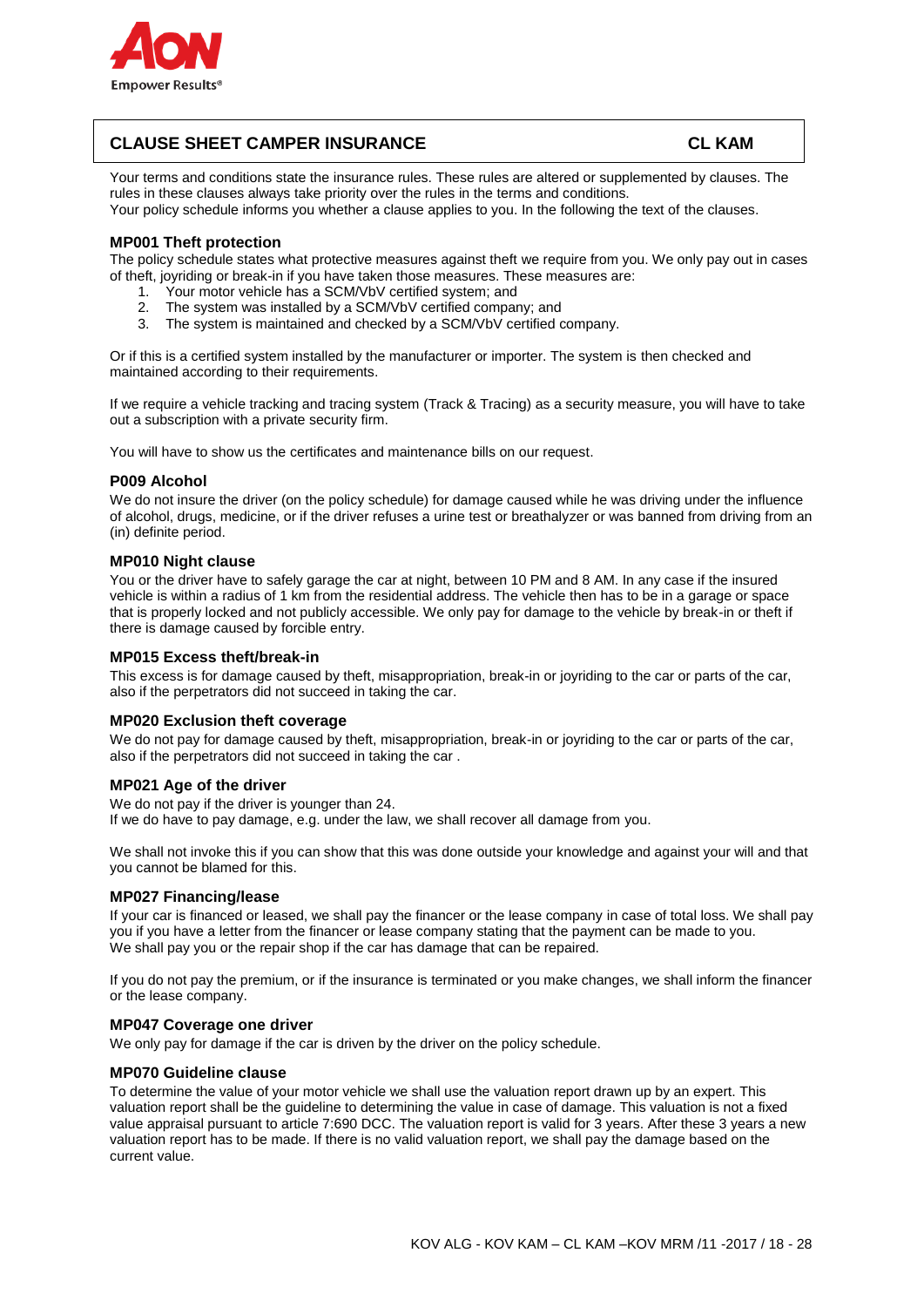

# **MP075 Increased excess driver Comprehensive Insurance**

You have an excess of 10% of the damage amount, at least €1000.-, if:

- The driver was not yet 30 years old;
- The driver had a driving licence for a starting driver.

This excess does not apply to damage covered on Limited Comprehensive Insurance.

# **MP076 2nd family car**

You received additional discount due to the 2<sup>nd</sup> Family Car Scheme. You do not have a discount if the 2<sup>nd</sup> Family Car Scheme no longer applies, e.g. if you no longer have the  $1<sup>st</sup>$  car insured with us.

#### **MP084 Mechanical theft protection**

We do not pay damage due to theft or joyriding, unless you secured your car with a mechanical theft protection system. This system has to be approved by the SCM /VbV. You have to show us the security certificate and the original keys of the security system.

# **VBV01 Theft protection, immobilizer (VBV01 startonderbreker met eigen autorisatie)**

Your vehicle must be fitted with an immobilizer (SCM category 1) which meets the requirements of SCM (Stichting Certificering Motorrijtuigbeveiliging). This may be a factory-fitted immobilizer.

If you make a claim, you must be able to demonstrate that your vehicle has a security device, if we so ask. For instance, by presenting an SCM certificate or a purchase invoice. If you are unable to demonstrate this, we will not pay out if your vehicle is stolen or if it is damaged by joyriding.

If your vehicle is not fitted with the requested security device, you have 30 days from the time of issue of the policy to have this device installed. The aforementioned limitation that we will not pay out if your vehicle is stolen or if it is damaged by joyriding does not apply during this period.

# **VBV02 Theft protection, alarm system (VBV02 alarmsysteem)**

Your vehicle must be fitted with an alarm system (SCM category 2) which meets the requirements of SCM (Stichting Certificering Motorrijtuigbeveiliging).

If you make a claim, you must be able to demonstrate that your vehicle has a working security device, if we so ask. For instance, by presenting an SCM certificate or a purchase invoice. If you are unable to demonstrate this, we will not pay out in the following cases:

- You have suffered loss or damage because someone broke in or attempted to break into the vehicle.
- Someone stole the vehicle. Or you have suffered loss or damage because someone attempted to steal the vehicle.

 You have suffered loss or damage as a result of someone driving the car without permission (joyriding). We pay out only if the security system was functional and active at the time the loss or damage was caused.

If your vehicle is not fitted with the requested security device, you have 30 days from the time of issue of the policy to have this device installed. The aforementioned limitation that we will not pay out in respect of certain claims does not apply during this period.

# **VBV03Theft protection, alarm system with tilt sensor (VBV03 alarmsysteem met** h**ellingshoekdetectie)**

Your vehicle must be fitted with an alarm system and tilt sensor (SCM category 3) which meets the requirements of SCM (Stichting Certificering Motorrijtuigbeveiliging).

If you make a claim, you must be able to demonstrate that your vehicle has a working security device, if we so ask. For instance, by presenting an SCM certificate or a purchase invoice. If you are unable to demonstrate this, we will not pay out in the following cases:

- You have suffered loss or damage because someone broke in or attempted to break into the vehicle.
- Someone stole the vehicle. Or you have suffered loss or damage because someone attempted to steal the vehicle.

 You have suffered loss or damage as a result of someone driving the car without permission (joyriding). We pay out only if the security system was functional and active at the time the loss or damage was caused.

If your vehicle is not fitted with the requested security device, you have 30 days from the time of issue of the policy to have this device installed. The aforementioned limitation that we will not pay out in respect of certain claims does not apply during this period.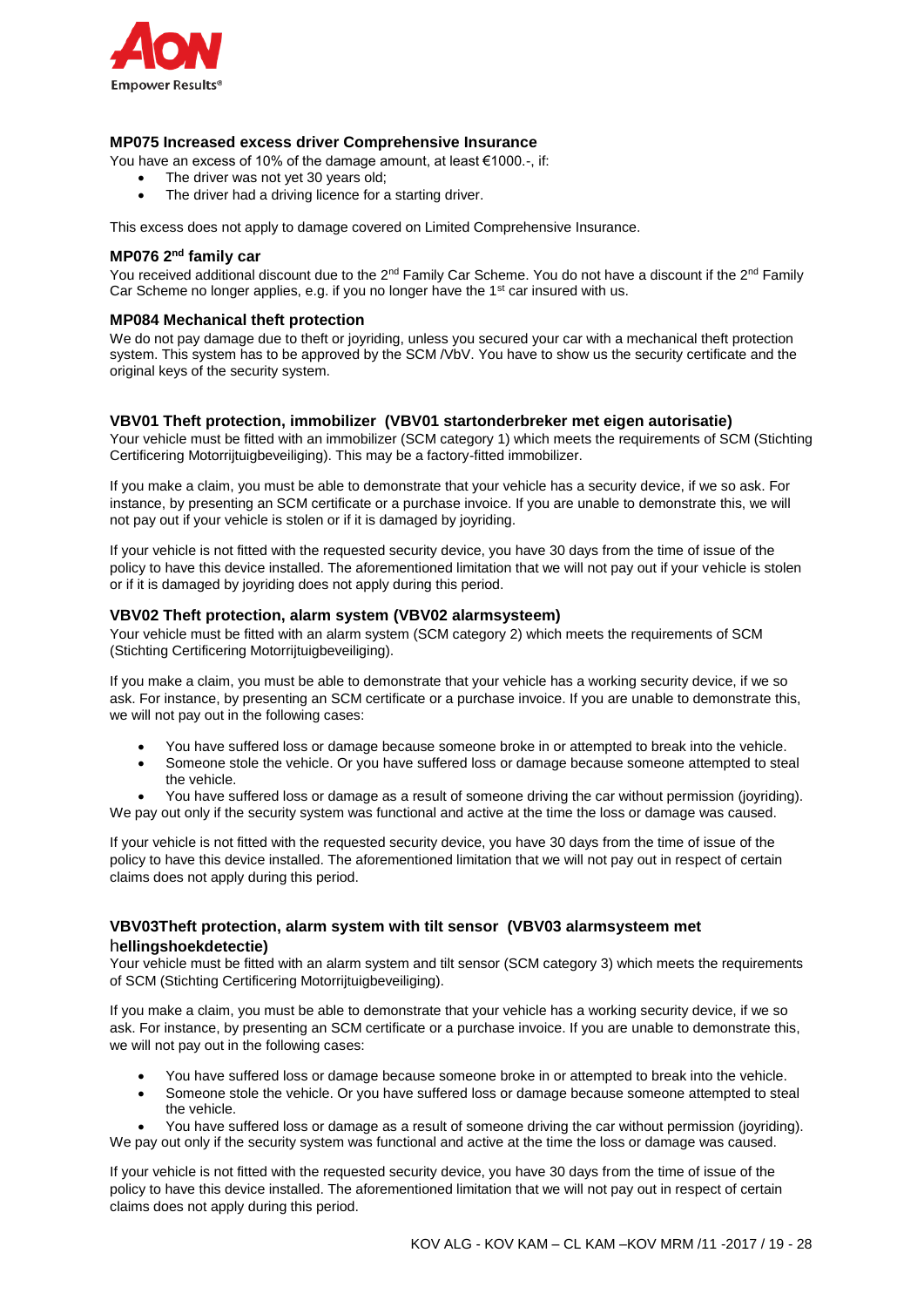

# **VBV04 Theft protect, immobilizer plus vehicle tracking system (VBV04 voertuigvolgsysteem)**

Your vehicle must be fitted with an immobilizer (SCM category 1) which meets the requirements of SCM (Stichting Certificering Motorrijtuigbeveiliging). This may be a factory-fitted immobilizer.

The system must also be extended to include a vehicle tracking system or vehicle tracking system with jamming detection (SCM category 4/5).

If you make a claim, you must be able to demonstrate that your vehicle has a working security device, if we so ask. For instance, by presenting an SCM certificate or a purchase invoice. If you are unable to demonstrate this, we will not pay out in the following cases:

- You have suffered loss or damage because someone broke in or attempted to break into the vehicle.
- Someone stole the vehicle. Or you have suffered loss or damage because someone attempted to steal the vehicle.

 You have suffered loss or damage as a result of someone driving the car without permission (joyriding). Subscription for automatic notification to a monitoring centre:

The vehicle tracking system requires a subscription (which must be kept active) for automatic notification to a (private) monitoring centre. If your vehicle is stolen, compensation will be reduced or will be zero if:

- No subscription has been taken out for notification;
- Notification is not possible due to a loss of service, even when temporary, or early termination of the subscription.

This limitation also applies where notification was not possible due to no subscription or early termination of the subscription for notification to the GSM network operator.

Handling the electronic authorization card without due care:

If the vehicle tracking system is fitted with an electronic authorization card, we are entitled to reduce the compensation or not pay out at all if you have handled the card without due care and are unable to return it to us. This includes:

Leaving the card unsupervised in the vehicle

If your vehicle is not fitted with the requested security device, you have 30 days from the time of issue of the policy to have this device installed. The aforementioned limitation that we will not pay out in respect of certain claims does not apply during this period.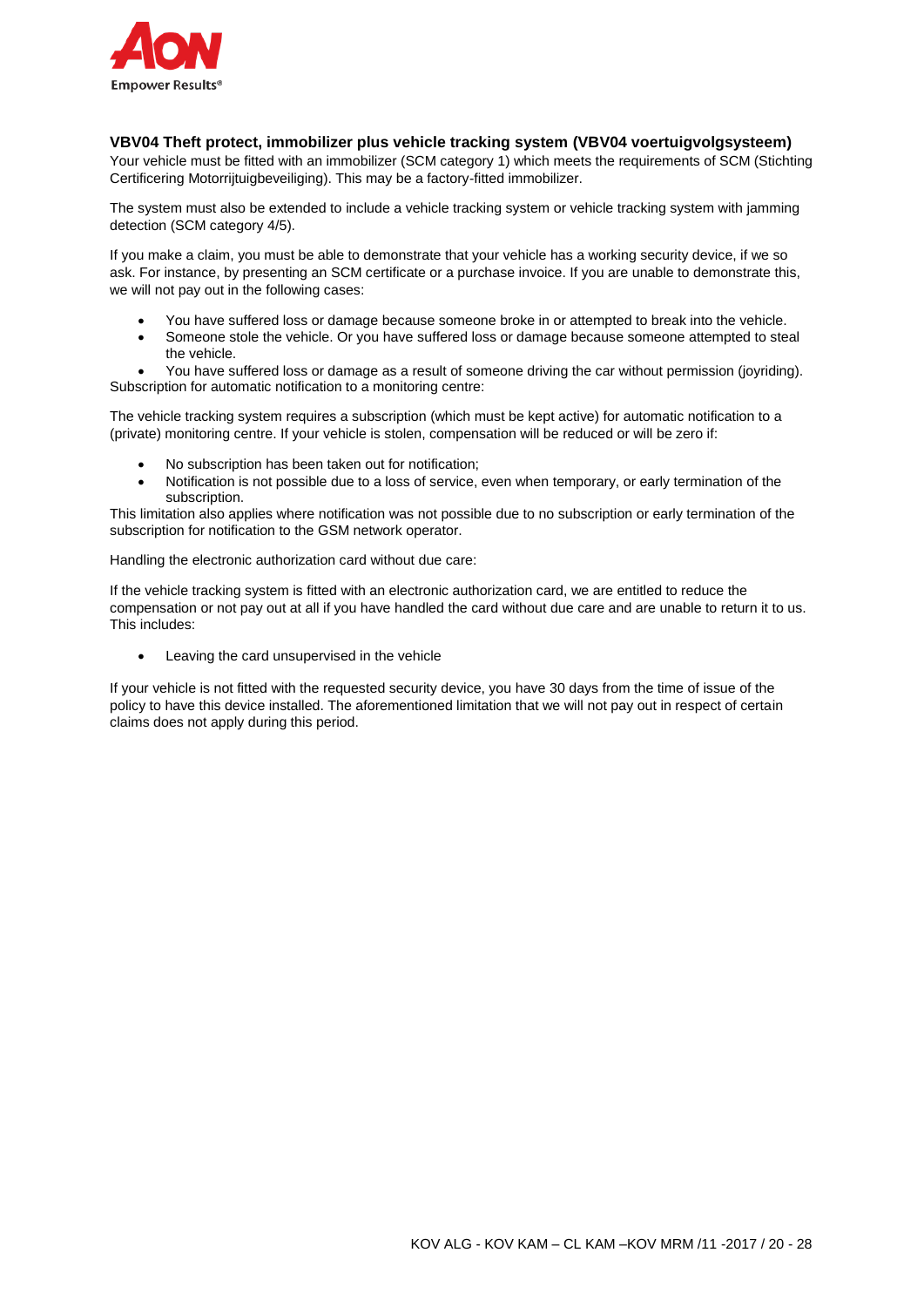

# **VBV05 Theft protection, alarm system with tilt sensor and vehicle tracking system (VBV05 Alarmsysteem en voertuigvolgsysteem)**

Your vehicle must be fitted with an alarm system and tilt sensor (SCM category 3) which meets the requirements of SCM (Stichting Certificering Motorrijtuigbeveiliging). The system must also be extended to include a vehicle tracking system or vehicle tracking system with jamming detection (SCM category 4/5).

If you make a claim, you must be able to demonstrate that your vehicle has a working security device, if we so ask. For instance, by presenting an SCM certificate or a purchase invoice. If you are unable to demonstrate this, we will not pay out in the following cases:

- You have suffered loss or damage because someone broke in or attempted to break into the vehicle.
- Someone stole the vehicle. Or you have suffered loss or damage because someone attempted to steal the vehicle.

 You have suffered loss or damage as a result of someone driving the car without permission (joyriding). Subscription for automatic notification to a monitoring centre:

The vehicle tracking system requires a subscription (which must be kept active) for automatic notification to a (private) monitoring centre. If your vehicle is stolen, compensation will be reduced or will be zero if:

No subscription has been taken out for notification;

Notification is not possible due to a loss of service, even when temporary, or early termination of the subscription This limitation also applies where notification was not possible due to no subscription or early termination of the subscription for notification to the GSM network operator.

Handling the electronic authorization card without due care:

If the vehicle tracking system is fitted with an electronic authorization card, we are entitled to reduce the compensation or not pay out at all if you have handled the card without due care and are unable to return it to us. This includes:

Leaving the card unsupervised in the vehicle

If your vehicle is not fitted with the requested security device, you have 30 days from the time of issue of the policy to have this device installed. The aforementioned limitation that we will not pay out in respect of certain claims does not apply during this period.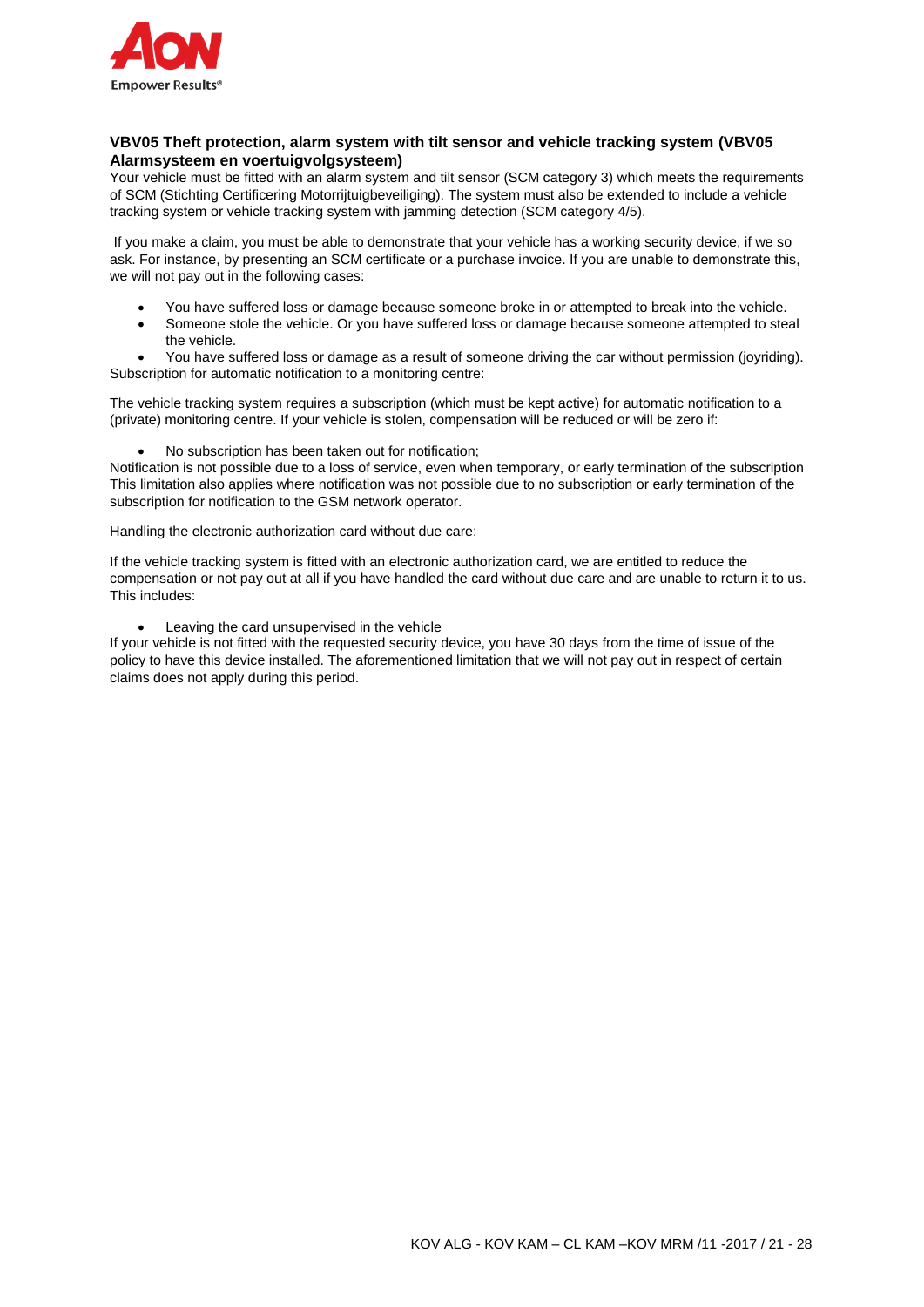

# **TERMS AND CONDITIONS LEGAL ASSISTANCE MOTOR VEHICLES KOV MRM**

# **1 General**

- 1.1 Information
	- 1.2 What terms and conditions apply?
	- 1.3 What do we mean by...?

#### **2 Insurance**

- 2.1 Who is insured?
- 2.2 When are you insured?
- 2.3 Where are you insured?
- 2.4 What is the minimum amount?
- 2.5 Event within the insurance term
- 2.6 What do you do if you think you require legal assistance when applying for insurance?
- 2.7 Not yet a dispute but you need advice?
- 2.8 Which costs are insured?
- 2.9 Which costs are also compensated?
- 2.10 What is not insured?
- 2.11 In which cases do you not receive legal assistance?

# **3 Legal assistance**

- 3.1 What does the insurer expect from you if you are involved in a dispute?
- 3.2 What can you expect from your insurer?<br>3.3 Reasonable chance of success
- Reasonable chance of success
- 3.4 Proportion between interest and costs
- 3.5 Handling your case

# **4 Other items**

- 4.1 What if you don't agree with how your dispute is handled?<br>4.2 What happens if the counterparty also has assistance fron
- What happens if the counterparty also has assistance from the insurer?
- 4.3 What happens in cases of partial coverage or if there are more interested parties?<br>4.4 A foreign government demands a deposit from you
- 4.4 A foreign government demands a deposit from you
- 4.5 Adapting the premium and the terms and conditions
- 4.6 Do you think a mistake was made in handling your dispute?

# **1 General**

#### **1.1 Information**

# **1.1.1 Do you want legal advice or submit a request for legal assistance?**

Do you have a dispute? Please contact the legal advice desk of you legal expenses insurer as soon as possible.

Immediately send the documents relating to the dispute. If you report the dispute on the website, scan in the documents and enclose these as appendix. Always give your policy number.

#### **1.1.2 You always get assistance, even if a dispute is not insured!**

The legal advice desk always gives free advice or assistance to solve your problem yourself, even if the dispute is not insured. Do you prefer someone handling the case who communicates and acts on your behalf (inside or outside legal action)? You can then transfer your case to the insurer for very competitive rates.

#### **1.2 What terms and conditions apply?**

The basis for your insurance are the Special Terms and Conditions, the clauses on your policy schedule and the General Terms and Conditions..

#### **1.3 What do we mean by...?**

#### **Legal advice desk**

The general intake and advice desk that provides (preventive) legal advice and supports you in reporting your dispute and possibly offers further legal support.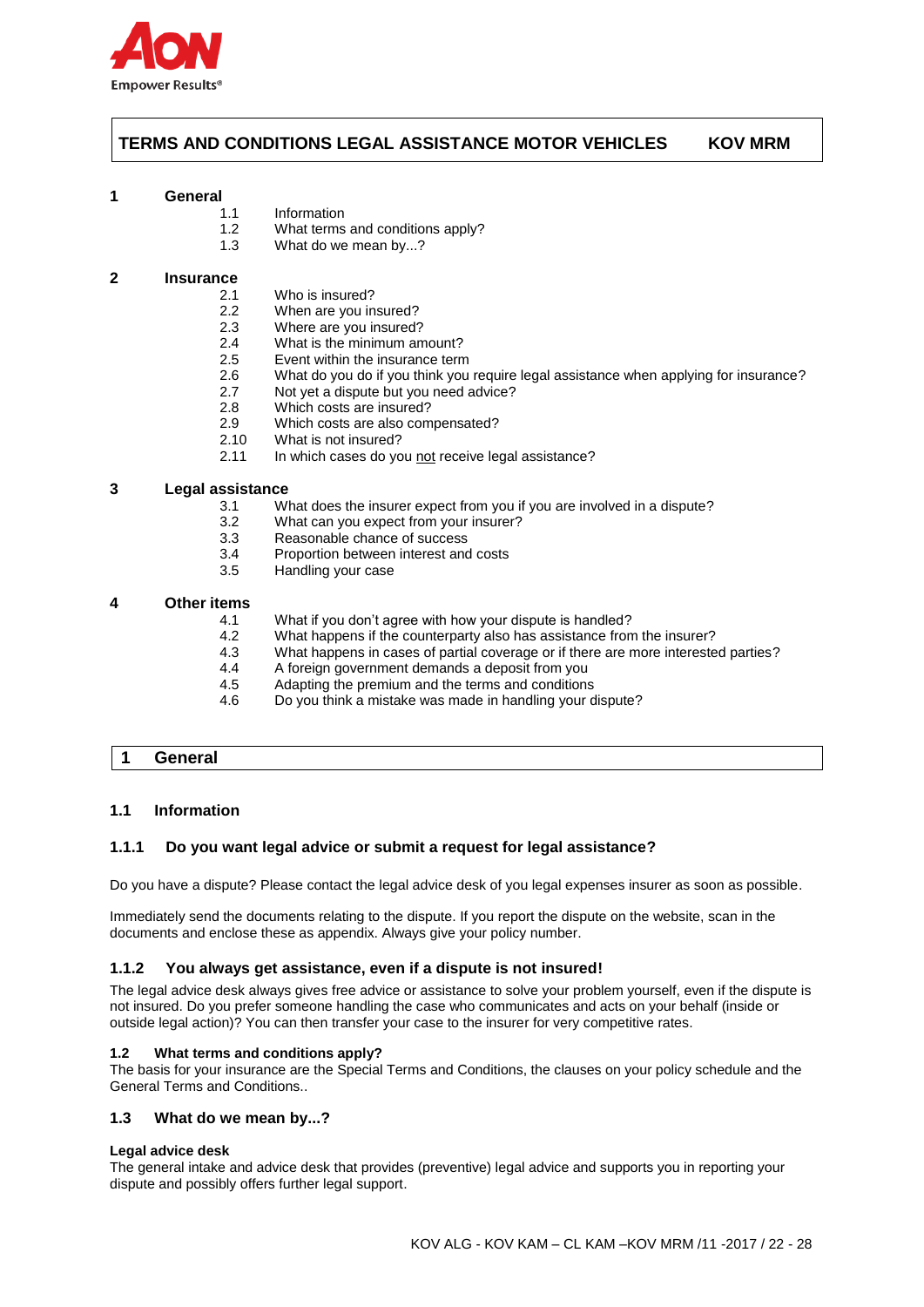

#### **Motor vehicle**

- a. The vehicle on your policy schedule including the parts and tools belonging to the standard equipment;
- b. The thereto attached caravan or trailer;
- c. A replacement or equivalent motor vehicle that you use if the insured motor vehicle is not available due to repairs, revision or maintenance.

#### **Legal assistance**

Your legal expenses insurer offers legal assistance. This assistance is provided by the legal specialists employed by the legal expenses insurer.

Your legal specialist:

- a. Advises you about your legal position and your legal possibilities;
- b. Acts for you and on your behalf and assists you if you have a dispute with another party. He also defends you against claims by this party;
- c. Drafts an application or an objection if the case goes to court. And then defends the application or objection in court;
- d. Engages a lawyer on your behalf if you need him to support you in court;
- e. Pays the costs of the legal assistance or advances these costs;
- f. Ensures that the counterparty complies with the court rulings in this case.

# **(Legal expenses) Insurer**

The insurer on your policy schedule who is charged with the execution: granting legal assistance and paying the expenses. In these conditions both the terms 'legal expenses insurer' and 'insurer' are used.

# **Insured parties**

- a. You, the policyholder;
- b. The authorized driver or passenger of the insured motor vehicle;
- c. The surviving dependants of the aforementioned persons. But only those surviving dependants for which you have a duty of support. They will receive legal assistance if the decease is connected to an insured event, but only for claims for providing the cost of living.

The co-insured persons have the same rights and obligations as you do under this legal assistance insurance.

# **2 Insurance**

# **2.1 Who is insured?**

The insured parties.

In these terms and conditions all insured parties are addressed as 'you'.

# **2.2 When are you insured?**

You are insured if you :

- a. Participate in traffic with the insured motor vehicle;
- b. Are involved, as the owner of the insured motor vehicle, in a dispute concerning, for example, the purchase and sale, insurance or repairs of your motor vehicle.

# **2.3 Where are you insured?**

- a. You are insured in the whole world for:
	- Recovering a loss:
	- Criminal cases.
- b. In all countries in which the International Motor Vehicle Certificate (the green card) applies, you are insured for:
	- Disputes about repairing and towing the insured vehicle;
	- Disputes from the transport agreement.
- c. In all other cases the territorial scope of the insurance is Europe.

You are insured if your case can be submitted to a court of one of the countries of the territorial scope and the law of that country applies.

# **2.4 What is the minimal interest?**

If you have a dispute about a contract you concluded with another party, you will only receive legal assistance if your interest is at least € 175.-.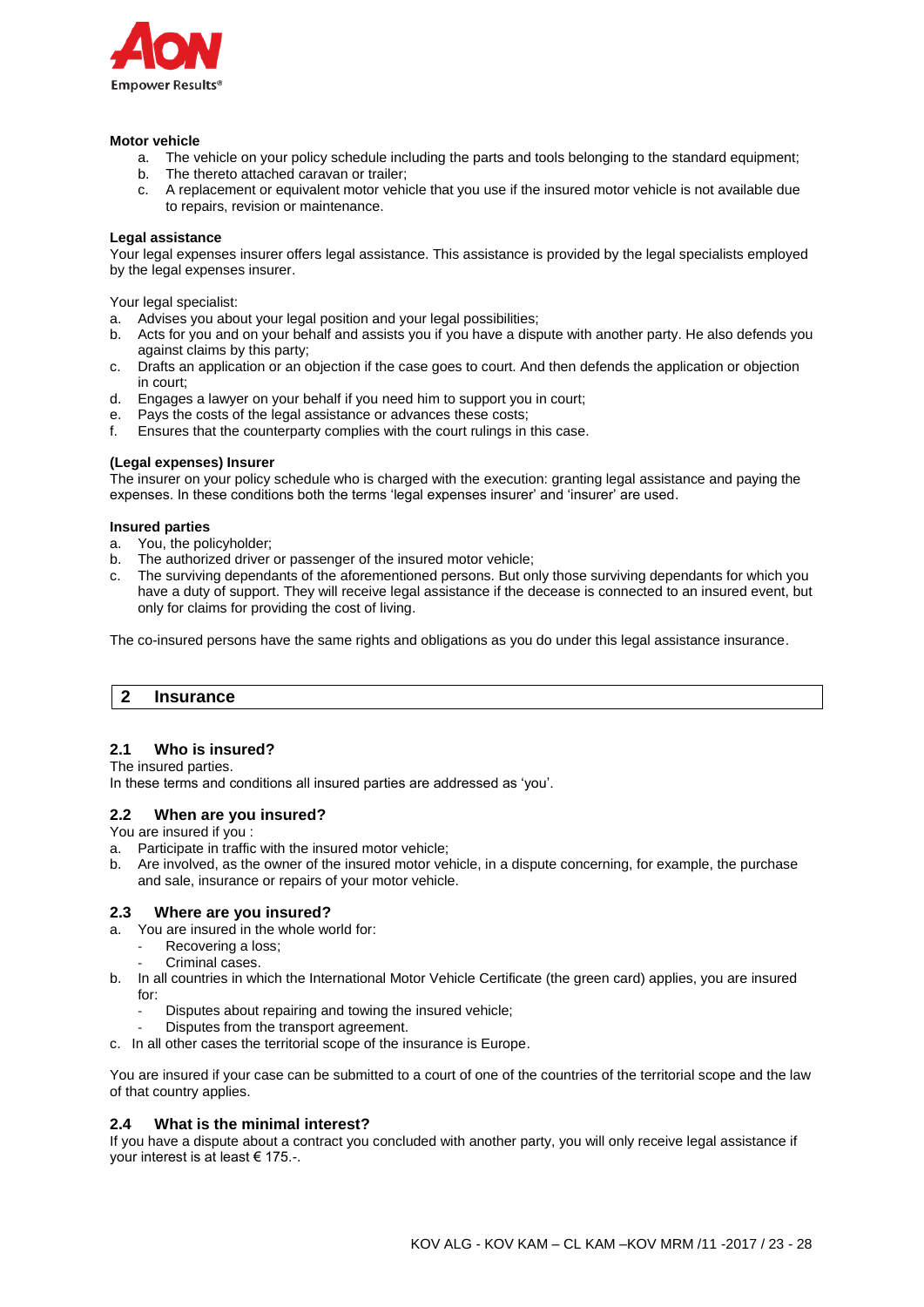

# **2.5 Event within the insurance term**

You will receive legal assistance if you are insured at the time that the dispute started. The facts that led directly to this dispute also have had to occur within the insurance term. You have to submit your request for assistance during the insurance term.

# **2.6 What do you do if you think you require legal assistance when applying for insurance?**

You will only receive assistance if, at the time that you took out the insurance, you did not know (or could have known) that you would require legal assistance. In cases of doubt you have to show that you did not know (or could not have known) this.

# **2.7 Not yet a dispute but you need advice?**

Do you think you will be in a dispute for which you require legal assistance? And does this concern something covered by the insurance? You can ask the insurer for advice by telephone.

# **2.8 Which costs are insured?**

# **2.8.1 Internal costs**

The costs for the legal assistance by experts employed by the insurer are internal costs. These are integrally paid by the insurer, also if the insurer's experts assist you in legal or administrative proceedings.

# **2.8.2 External costs**

The insurer also pays additional costs considered necessary by the insurer for the legal assistance in your dispute. These are external costs. The costs have to be reasonable and necessary and the insurer never pays more than the following maximum amounts.

The external costs are paid as follows:

- a. Unlimited, within Europe or one of the non-European countries on the Mediterranean, if this concerns:
	- Recovering damage occurring in traffic;
		- Criminal cases.
- b. To no more than € 10,000.- if the event took place outside Europe or one of the non-European countries on the Mediterranean;
- c. To no more than  $\epsilon$  60,000.- for all other events within Europe or one of the non-European countries on the Mediterranean.

# **2.8.3 Legal or administrative proceedings**

For some proceedings there is maximum compensation for each proceeding, as part of the external cost maximum. This concerns legal or administrative proceedings for which there is no mandatory legal representation and for which an external legal assistance provider was engaged on your request.

The insurer pays, as part of the external cost maximum, the handling costs (fee, including office and other expenses) by this external legal assistance provider in these proceedings to no more than € 5,000.- for each proceeding.

This amount is excluding VAT. If you cannot set off VAT, the insurer also pays the VAT over no more than this amount.

Your excess is €250.-. This does not apply if you are required, under the legislation and regulations, to engage a lawyer (mandatory legal representation).

#### **2.9 Which other costs are paid?**

- Other costs paid by the insurer are:
- a. Court fees;
- b. Fee of a professional and independent mediator who was engaged by the insurer for you. Only your part of the fee is paid, not the part of the counterparty;
- c. Fees of external experts engaged by the insurer to provide evidence or determine the cause or the amount of the loss;
- d. Costs of witnesses and experts called by the court, but only if the court allocated these costs to you;
- e. Legal expenses of the counterparty, if the court has ordered you to pay this;
- f. Your travelling and accommodation expenses if these are necessary, in the opinion of the insurer, in a dispute in which you are assisted by the insurer and you have to appear in a foreign court;
- g. Costs of court bailiffs;
- h. Costs incurred by you to execute a court ruling (to no later than five years after the ruling).

Did another party cause damage to you? And is it likely that he or she is unlikely to be able to compensate the damage for at least three years? In such a case the insurer will compensated a maximum of € 12,500.-. In such a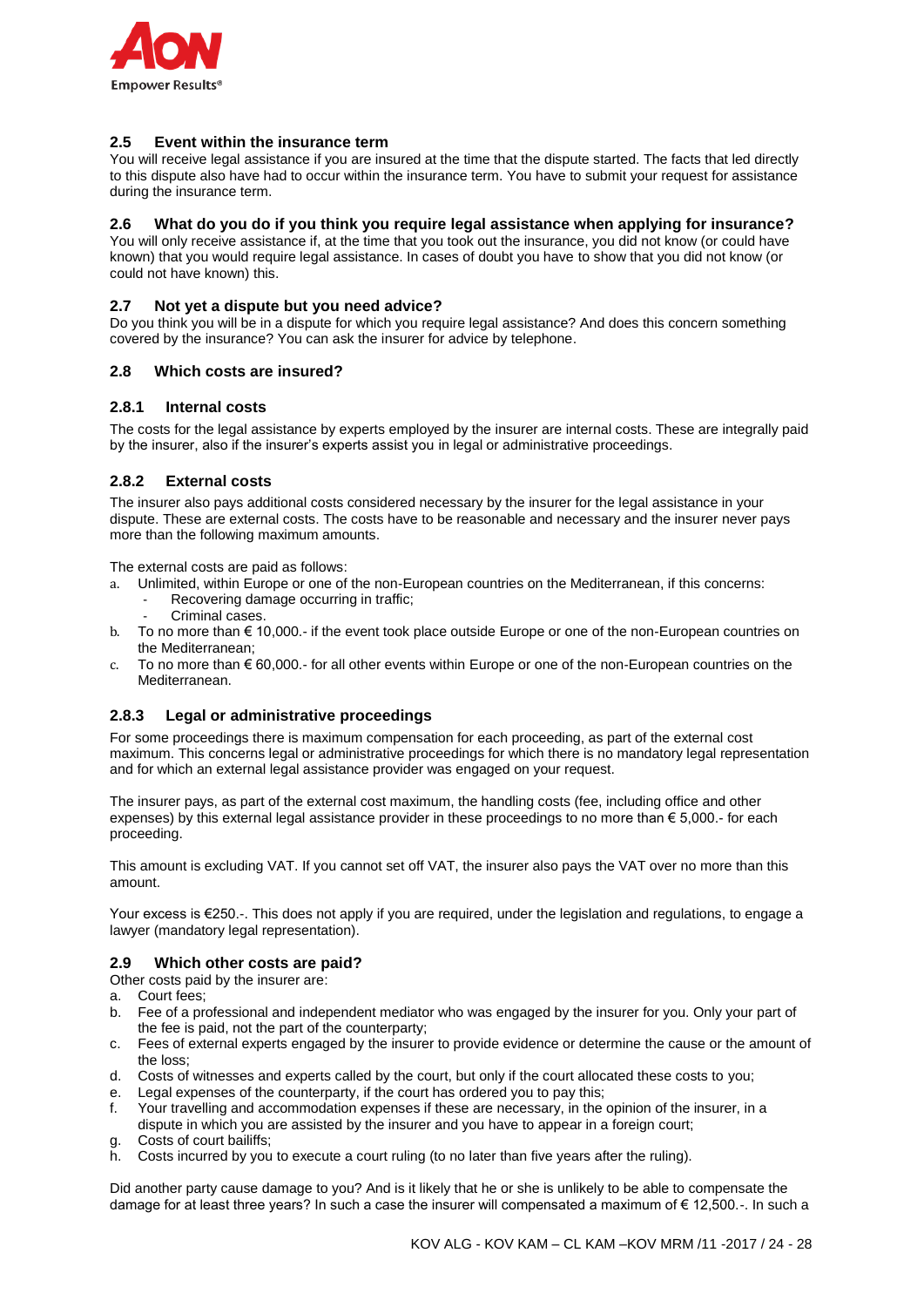

case it has to be established that you are entitled to this compensation and cannot be compensated for the damage in any other way.

# **2.10 What is not insured?**

- The following costs are to your own account:
- a. Costs incurred by the counterparty to recover a claim from you;
- b. Costs that can be compensated in another way. The Legal Aid Act is not included in this assessment;
- c. The VAT, if you can set this off;
- d. A fine, monetary or other penalty imposed on you;
- e. The external costs exceeding the maximum amount.

# **2.11 In which cases do you not receive legal assistance?**

- a. If you report the dispute at such a late date that handling the case has become notably more difficult or expensive for the insurer. The insurer can also cease the assistance if you prejudice this in any other way, for instance by providing intentionally false or incomplete information;
- b. If you have instructed another party to handle the case without the approval of the insurer;
- c. If you are involved in a criminal case in which you intentionally broke the law or in which you are accused of intentionally committing a crime. If it is shown at the conclusion of the criminal case that you did not act intentionally or consciously, the insurer shall then pay the costs incurred by you in that criminal case to no more than the cost maximum. These costs have to be necessary and reasonable;
- d. If you have been driving a vehicle without a licence. This exclusion does not apply in a criminal case if the prosecution does not concern driving without a licence or if you did not know or could not have known that the driver did not have a licence;
- e. In a dispute about the purchase of second-hand motor vehicles without a BOVAG guarantee or a guarantee by an official dealer;
- f. If a vehicle is operated for a business for example by leasing the vehicle or using it as a taxi or driving school car;
- g. You intentionally caused damage and the requirement for legal assistance is an intended or predictable consequence of your actions or negligence;
- h. If this concerns a dispute in which you were originally not a party, but now are, for example if the dispute is transferred to you, or by deposit, recovery or inheritance;
- i. If there is a dispute between you and the insurer about the interpretation and/or execution of this legal assistance agreement.

# **3 Legal assistance**

# **3.1 What does the insurer expect from you if you are involved in a dispute?**

Do you need legal assistance and do you want to use your insurance? Then you have to contact the insurer as soon as possible. This enables the insurer to help you in the best way and also prevents the dispute from becoming larger or more complicated.

You also have to enable the insurer to try and resolve the dispute with the counterparty without entering into proceedings and attempt to reach an amicable settlement. You have to cooperate with this in all reasonableness.

Also, the insurer expects you to properly cooperate with your legal specialist and/or the external expert who has been engaged and who is working on your case. This means that you:

- a. Clearly describe the dispute and state what you want to achieve;
- b. Provide all the relevant information and documents. You have to provide correct information;
- c. Give permission that the insurer can receive information about your case from an external expert (such as lawyers and doctors) or can inspect this information;
- d. Show the scope of the dispute and your (financial) interest in the case, if the insurer requests this. This can be done with a report by the external expert. This report should state who caused the dispute, what occasioned the dispute and what the financial consequences are for you. Does the report clearly show that you are involved in a dispute? Then the insurer shall pay the reasonable costs of the external expert you engaged. Does the report not show this? Then you have to pay the costs yourself;
- e. Cooperate in a request to act as a civil party in a criminal case;
- f. Cooperate to recover the costs of legal assistance from another party;
- g. Act correctly towards the counterparty, the insurer's employees and other persons engaged by the insurer;
- h. Do nothing that can have a negative effect on the legal assistance or the interests of the insurer. For example you cannot take any actions that would unnecessarily increase the efforts or the costs of the insurer in your dispute.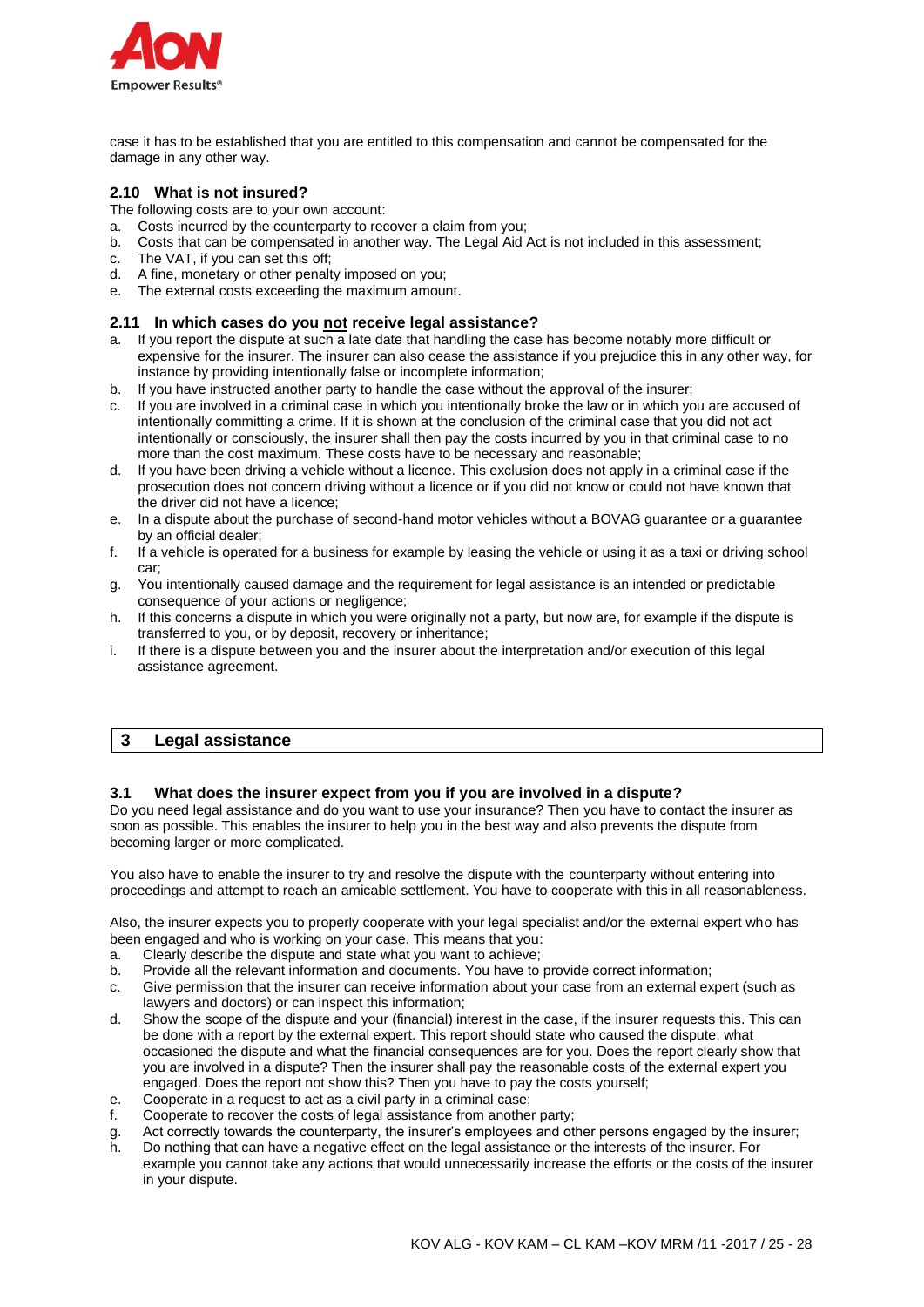

# **3.2 What can you expect from the insurer?**

- a. The legal specialists provide expert legal assistance;
- b. The legal specialists abide by the Code of Conduct for Legal Assistance of the insurer;
- c. The insurer is a member of the Dutch Association of Insurers and abides by the Code of Conduct for Insurers;
- d. The insurer also abides by the Quality Code of the Dutch Association of Insurers;
- e. The insurer deals with the case proactively and as soon as possible for you.

# **3.3 Reasonable chance of success**

Is it the opinion of the insurer that there is no reasonable chance anymore that the case will be successful for you? Then the insurer can cease the assistance.

# **3.4 Proportion interest and costs**

The insurer can also pay you a certain amount instead of providing assistance. The insurer shall only do this if the costs of the assistance would be higher than the amount you can acquire from the counterparty. In that case the insurer pays the amount you would have received from the counterparty.

# **3.5 Handling your case**

# **3.5.1 Handling by an expert**

The starting point is that one of the expert staff members of the insurer provides the legal assistance. This staff member shall act on your behalf towards the persons and organizations involved and negotiates with the counterparty for you. If necessary he will institute legal proceedings. It is important for the insurer that he can assess and handle your case himself as soon as possible.

# **3.5.2 Engaging external experts**

If necessary in the opinion of the insurer, he can engage an external expert not employed by the insurer, such as a legal assistance provider or an adjuster. In this case this external expert can provide (part of) the legal assistance. Only the insurer can engage this expert, not you yourself.

# **3.5.3 Choosing a legal assistance provider yourself**

If it is necessary to conduct legal or administrative proceedings on your behalf, you can choose a legal assistance provider yourself. In many cases the legal expert employed by the insurer can conduct these proceedings for you, but if you wish you can also choose a legal assistance provider not employed by the insurer, for example a lawyer. We call this an external legal assistance provider.

You can also choose a legal assistance provider yourself if the party that you are in conflict is receives legal assistance from the insurer.

# **3.5.4 Rules for engaging external experts**

- a. The insurer decides whether it is necessary to engage an external expert in handling your conflict;
- b. The insurer always consults with you first before instructing an external expert;
- c. You cannot instruct an external expert yourself. The insurer always instructs the external expert on your behalf. You hereby automatically grant permission to the insurer for this by taking out this insurance. You cannot withdraw this permission;
- d. Do you want to change external experts during the handling of your dispute? The insurer does not have to allow that. The insurer also does not have to instruct more than one external expert in the same dispute;
- e. Has an expert been engaged who is not employed by the insurer? In that case the role of the insurer is limited to paying that expert's fees under the policy conditions of this insurance. The insurer is then no longer involved in the substance of the handling of your dispute. The insurer is not liable for any errors made by this external expert;
- f. If you have to be represented by a lawyer before a Dutch court, that lawyer has to be registered in The Netherlands or have a firm in The Netherlands;
- g. If the case is pending before a foreign court, the lawyer has to be registered in that country.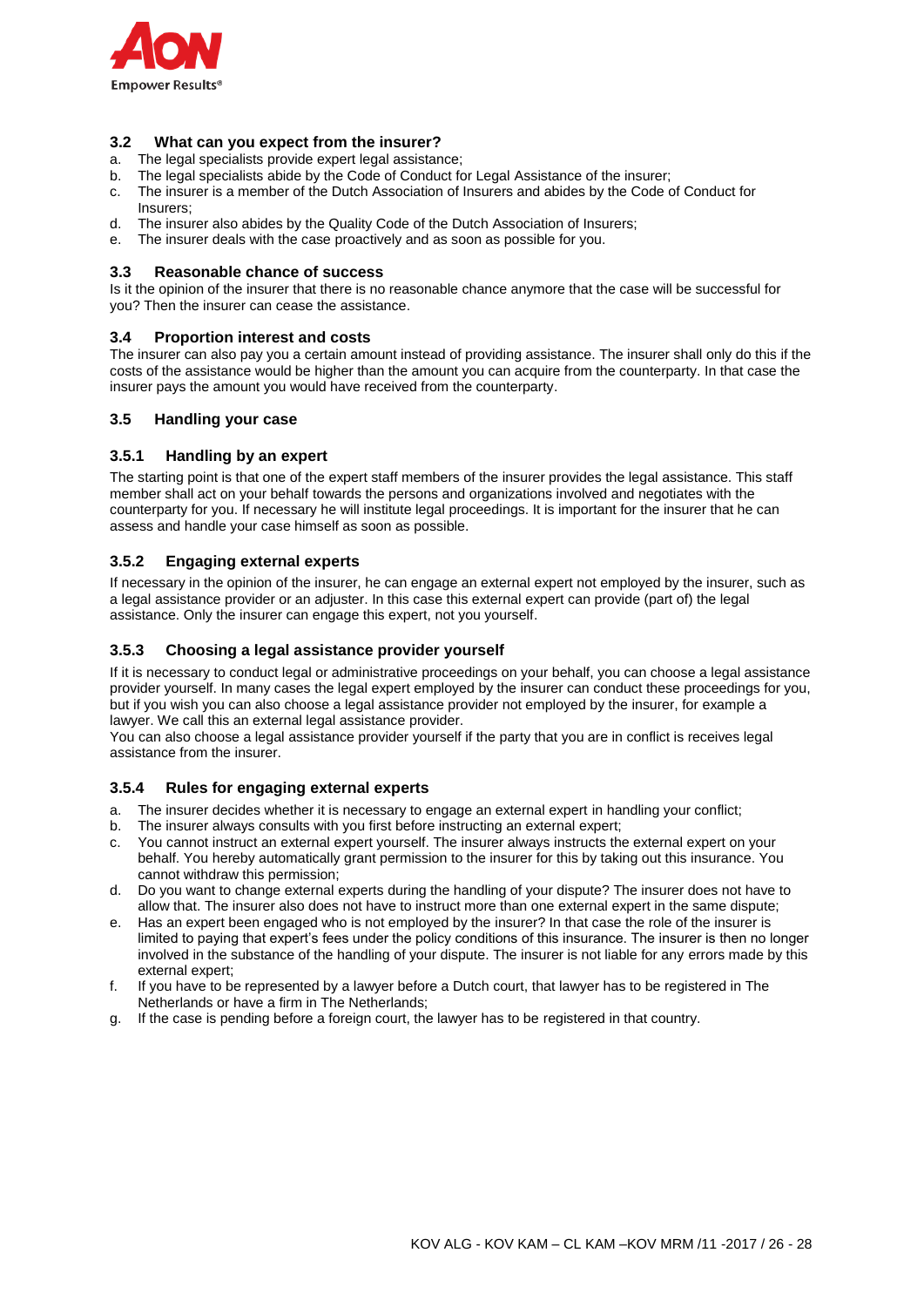

# **4 Other items**

# **4.1 What if you don't agree on how your dispute is handled?**

You and your legal expert can disagree on how the dispute that you reported to the insurer has been handled,  $i.e.$ 

a. About the issue on whether the case is feasible; or

b. About the manner in which the substance of the file should be handled further legally.

Please discuss such a difference of opinion with your legal expert. If you can't agree, ask the insurer to apply the dispute settlement rules.

# **4.1.1 What does it mean if the insurer applies the dispute settlement rules?**

- a. This means that the insurer submit the legal opinion of your specialist to an external lawyer. This lawyer gives an independent opinion about the further handling of your dispute. You can choose this lawyer yourself. The insurer instruct the lawyer on your behalf. You cannot instruct a lawyer yourself for an independent opinion.
- b. The insurer pays the lawyer's fee after the insurer has given the instruction. The insurer only pays the fee if this is really necessary to execute the instruction and this fee is reasonable and necessary. These costs are not included in the maximum compensation amount paid by the insurer for this conflict (the external cost maximum).
- c. The lawyer only renders an opinion, he does not take over the handling of the case. The insurer shall follow the lawyer's opinion. The insurer is not obliged to transfer the handling of the case, after the lawyer has rendered his opinion, to an expert not employed by the insurer.
- d. Did the insurer apply the dispute settlement rules, but did you not agree with the opinion of the lawyer? And did you then have the case handled to your own expense outside of the insurer? In that case the insurer shall pay the costs of this handling, but only if you won the dispute and an external legal assistance provider handled your conflict. The insurer only pays the necessary and reasonable costs. In this case the external cost maximum and the maximum fees for handling this dispute also apply. These are stated in the policy conditions.
- e. The insurer can decide to transfer the handling of the case to an external legal assistance provider. However, this cannot be lawyer who rendered the independent opinion, nor another expert working in the same firm as this lawyer.
- f. Do you have a difference of opinion with a lawyer or another expert? In that case the dispute settlement rules do not apply.

# **4.2 What happens if the counterparty also has assistance from the insurer?**

- a. Does your counterparty also receive assistance from the insurer? Then you are entitled to further assistance by an external legal assistance provider of your own choice. The counterparty can also do so. The insurer is the only party who can engage this legal assistance provider on your behalf. You cannot instruct the external legal assistance provider yourself. If this legal assistance provider in this case supports you in legal or administrative proceedings, the insurer shall pay the costs to no more than the cost maximum.
- b. Is your counterparty co-insured on your insurance? In that case the insurer shall only assist you. Are, apart from you, both parties in conflict with each other insured on your insurance? The insurer shall only assist the person you appoint. The starting point is that the assistance is provided by experts employed by the insurer.

# **4.3 What happens in cases of partial coverage or if there are more interested parties?**

- a. It is possible that the dispute you reported is only partially insured. In that case the insurer shall only pay the covered part of the costs.
- If more parties with the same interest are involved in the dispute, you might want to take joint action. The insurer can grant permission to engage one external experts jointly with those other parties. This expert will then assist all parties involved. The insurer pays your part in the total costs of this expert. The insurer determines this party by dividing the total costs of the expert by the total number of interested parties.

# **4.4 A foreign government demands a deposit from you**

Is a foreign government demanding a deposit from you for the release or return of your attached property? You can ask the insurer to advance this deposit. This has to concern a dispute covered by your insurance. The insurer shall advance this deposit to a maximum of  $\epsilon$  50,000.- as an interest-free loan. Is the foreign government reimbursing the deposit? You have to repay to the insurer immediately. Are you not reimbursed the deposit? In that case you also have to repay the insurer, but within one year after the insurer has advanced the amount.

# **4.5 Adapting the premium and the terms and conditions**

In addition to the General Terms and Conditions, the insurer is entitled to adapt the premium annually in accordance with the increase of the consumer price index for households of the Netherlands Statistics Bureau (CBS).